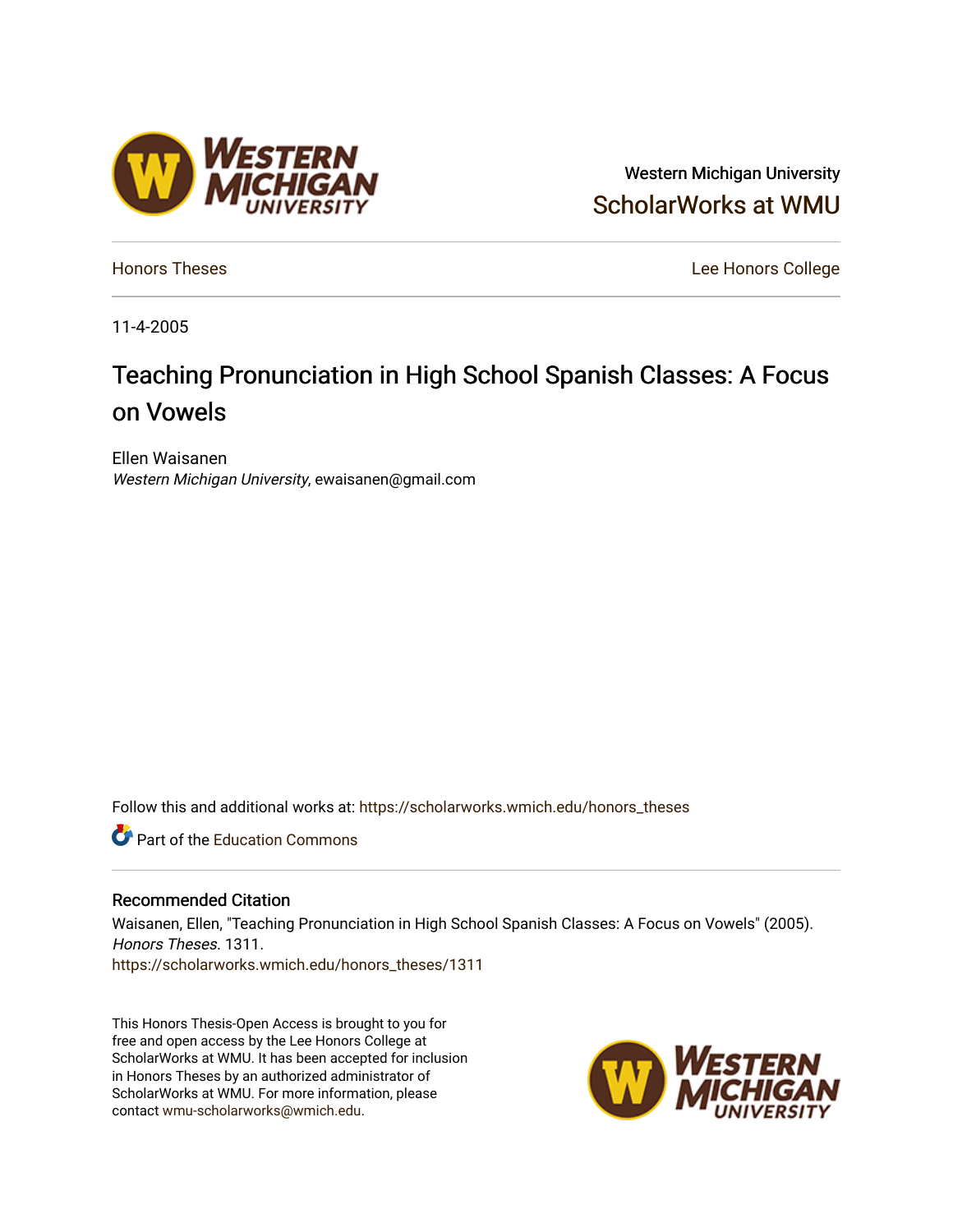

*The Carl andWinifred Lee Honors College*

### *THE CARL AND WINIFRED LEE HONORS COLLEGE*

### *CERTIFICATE OF ORAL EXAMINATION*

Ellen Waisanen, having been admitted to the Carl and Winifred Lee Honors College in Fall 2001 successfully presented the Lee Honors College Thesis on November 4, 2005.

The title of the paper is:

"Teaching Pronunciation in High School Spanish: A Focus on Vowels"

Dr. Holly Nibert, Spanish

Mr. Michael Braun, Spanish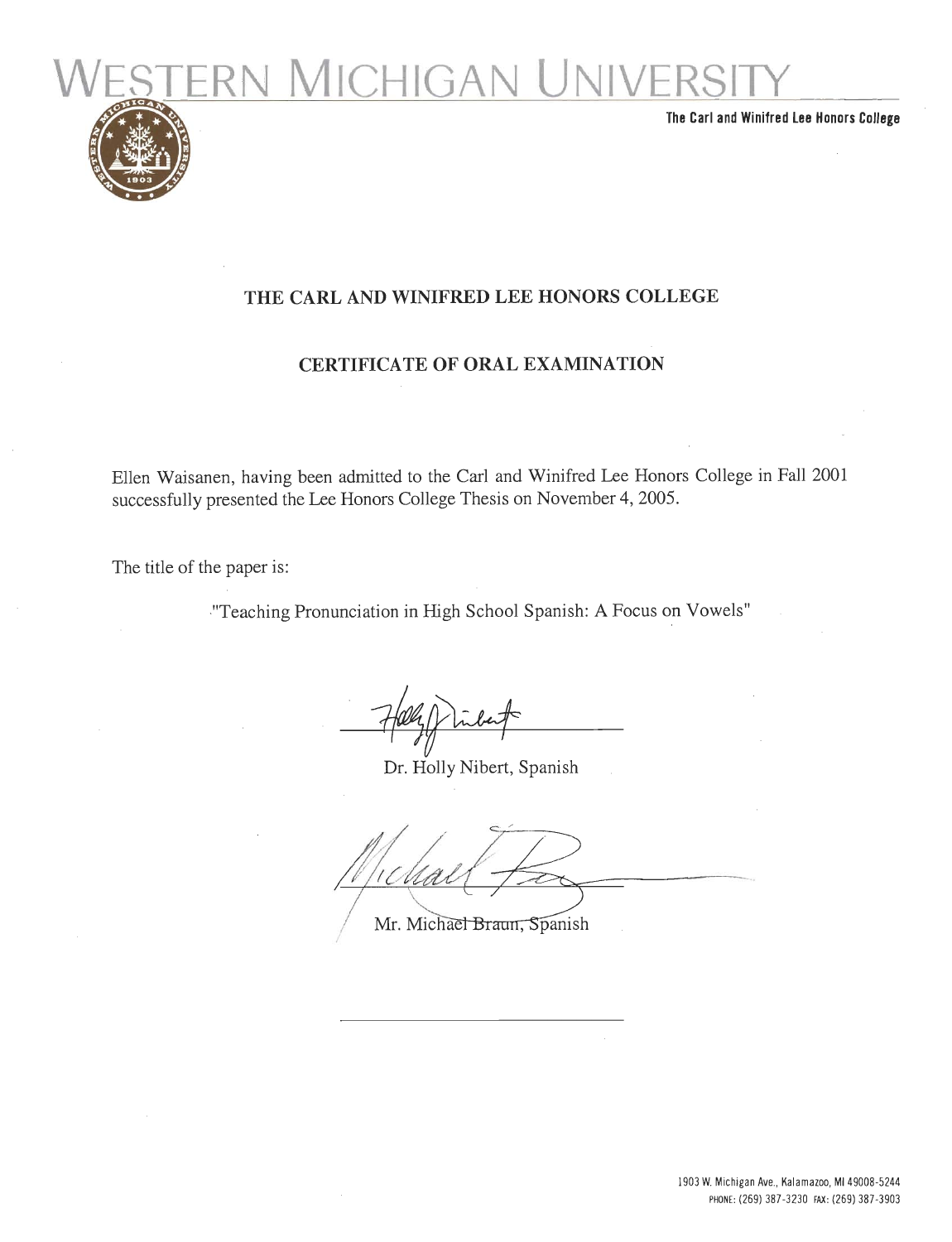# *Teaching pronunciation in high school Spanish classes:*

*A focus on vowels*

 $\bar{z}$ 

*Ellen Waisanen*

*Honors Thesis December 2005*

 $\bar{z}$ 

*Advisors: Holly Nibert Michael Braun*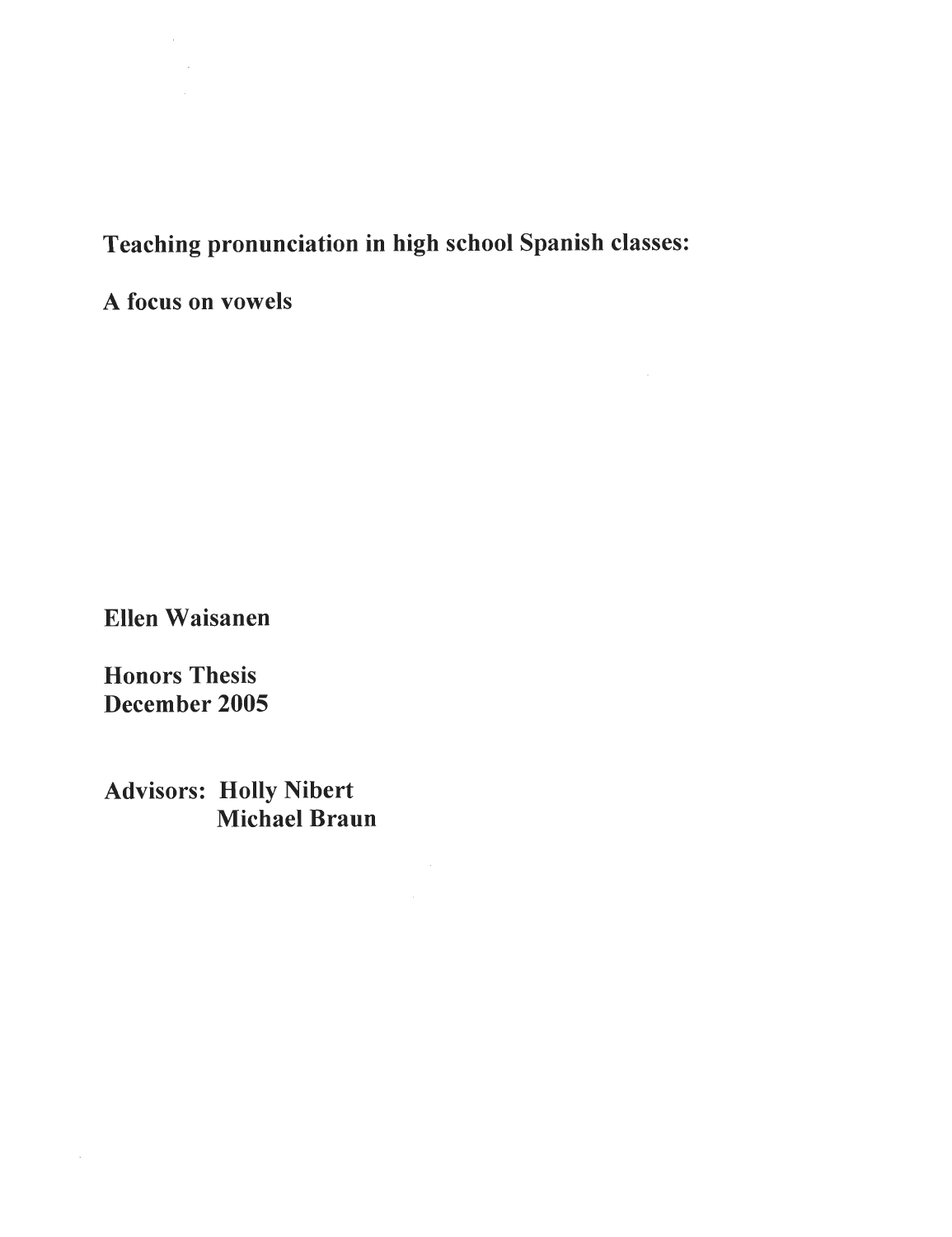# **Table** of Contents

J.

| Three errors to address when teaching pronunciation4 |  |
|------------------------------------------------------|--|
| <b>Beginning Spanish</b>                             |  |
|                                                      |  |
|                                                      |  |
| <b>Advanced Spanish</b>                              |  |
|                                                      |  |
| <b>Notes</b>                                         |  |
|                                                      |  |
|                                                      |  |
|                                                      |  |
|                                                      |  |
| <b>Exercises</b>                                     |  |
|                                                      |  |
|                                                      |  |
|                                                      |  |
|                                                      |  |
|                                                      |  |
|                                                      |  |
|                                                      |  |
|                                                      |  |
|                                                      |  |
|                                                      |  |
|                                                      |  |
|                                                      |  |
|                                                      |  |
|                                                      |  |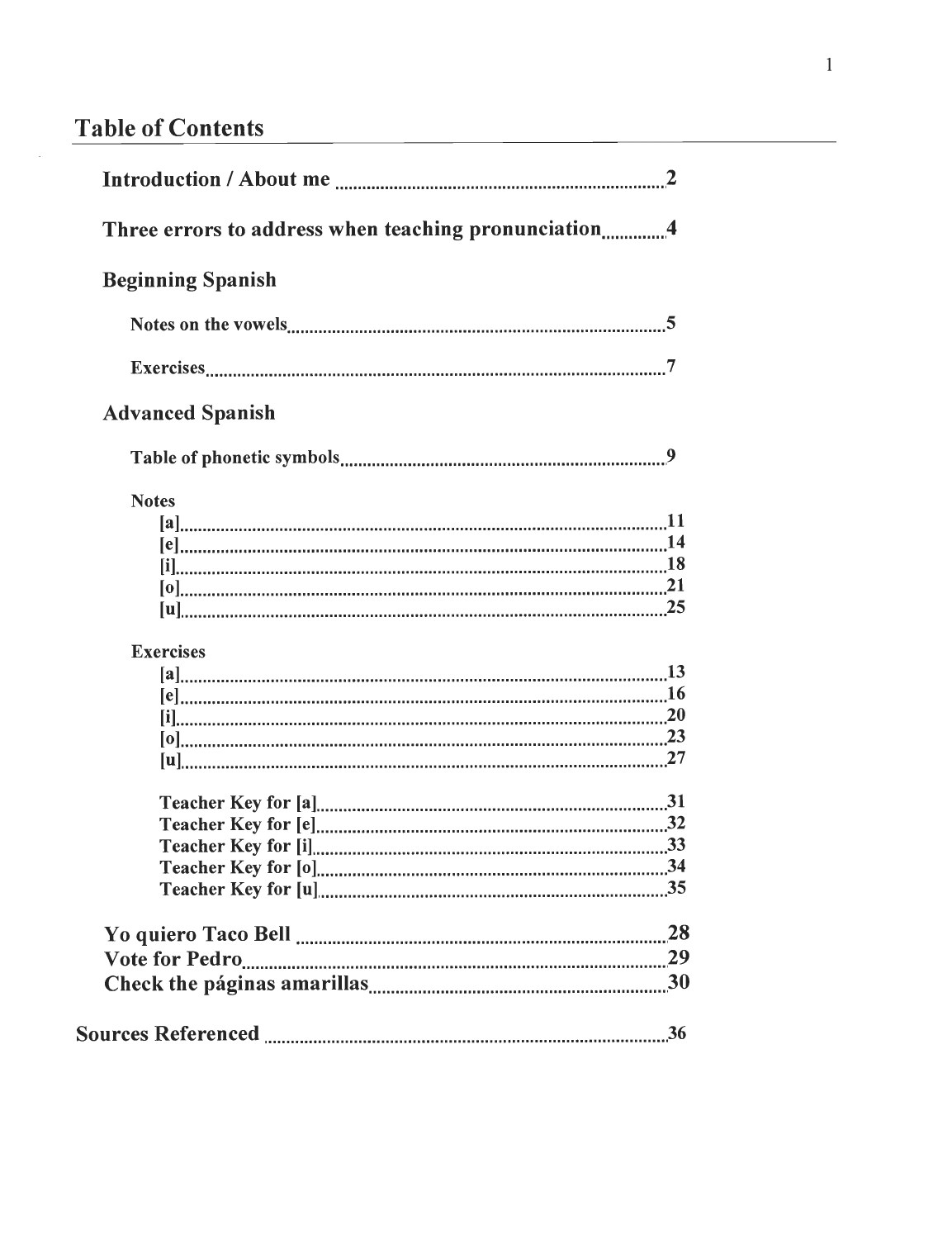### *Introduction*

With the growing use of Spanish in the United States, it is increasingly valuable to have a knowledge of the language. Accurate pronunciation is an integral component of effectively speaking Spanish and attaining native-like mastery of the language, yet it is neglected by many high school teachers. For this reason, I chose to use my honors thesis project to emphasize accurate pronunciation and create a resource for teaching it more thoroughly. With this accurate pronunciation and create a resource for teaching it more thoroughly. collection of notes and exercises, I hope to provide a foundation for high school Spanish teachers to highlight pronunciation in their classes. More specifically, I have focused on vowels, because in my experience they often are misunderstood and mispronounced elements in second language speech.

There are two target levels for this project: beginning (Spanish 1-2), and advanced (Spanish 3+). I organized it this way after I began my student teaching at North Farmington High School, because I came to the realization that most students in Spanish 1 and 2 already have enough on their shoulders. The specifics of how to symbolize and physically produce sounds are an information overload while students are learning a new alphabet, focusing on vocabulary, and attempting to grasp grammatical concepts that are entirely foreign to the them.

For this reason, I created some very basic notes and exercises that can be easily used with beginning Spanish classes. These allow the students to practice their pronunciation of the vowels, without overloading them with phonetic information. The first exercise is a type of diction; it asks students to write words as the teacher speaks them slowly in class, which helps them identify the vowels as they hear them. The second exercise is simply repetition—this makes them practice the Spanish vowel sounds. It can be done with "fun" words that are more interesting to the students than the standard vocabulary (libro, mesa, etc.), or with words that look similar to their English equivalents so the students will see that the English vowel sounds do not transfer over to Spanish. The third exercise is a few tongue-twisters, which let students work through difficult text in a more relaxed environment; knowing that it's a tongue-twister, they won't be embarrassed in class if they trip up (even the teacher might stumble on some of the **trabalenguas\).**

For the more advanced levels, I provide more detailed notes on each of the five vowels, as well as exercises to practice the use of Spanish vowels and minimize English vowel habits. The notes provided will use the phonetic symbols for the vowels, but will also provide a thorough explanation so that a teacher without an education in Spanish phonetics can still understand and apply the concepts presented here in his or her classroom.

For each vowel, there are three exercises. The first one is intended to help students identify the target sound as it occurs in the English language and recognize that the English letter "a" is different from the Spanish "a." The second exercise takes a more linguistic approach, and encourages students to pull away from the tendency to pronounce the Spanish "a" like any of the ways to pronounce the English "a." The third exercise for each vowel is a slightly "goofier" exercise that takes big, "scary" words and makes the students break them down and practice saying them slowly at first. This helps them gradually get more comfortable with pronouncing unfamiliar words as they pick up the pace.

Finally, there are three brief lesson plans at the end of the unit that incorporate all five vowels. Each one includes an objective, a rationale, a materials list, and a procedure that are complete enough to be picked up and used by a substitute teacher. These exercises can be used with either beginning Spanish or advanced Spanish classes.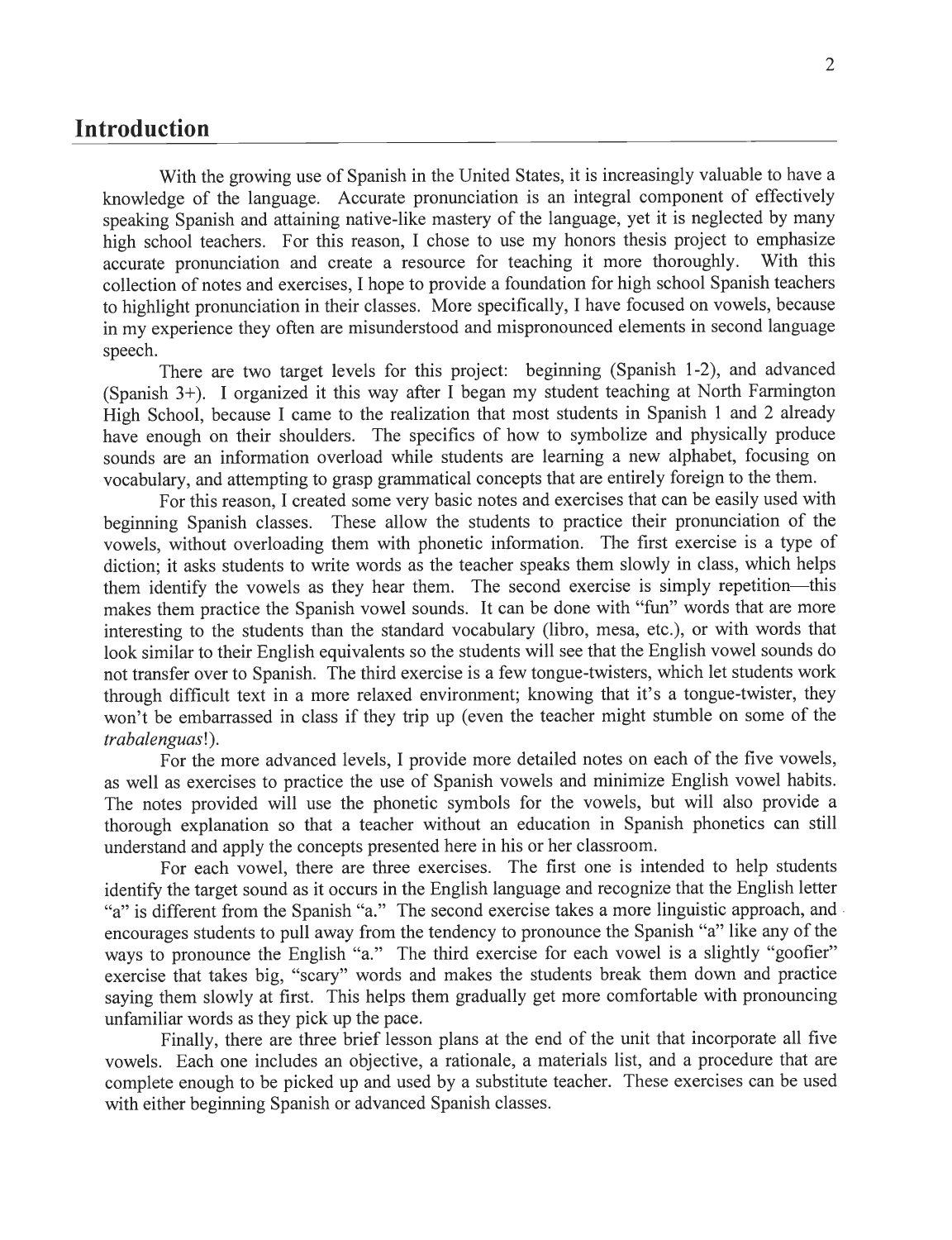### *About Me*

I am a senior double majoring in Secondary Education Spanish and Secondary Education English, although I consider Spanish to bemy primary major. I have had a long history of exposure to Spanish: my mother is a Spanish teacher at U of M Dearborn; in 1999, I studied for two weeks in Mexico at Cuahuanuahuac in Cuernavaca; I visited Costa Rica for a week in 2001; and I studied abroad at the University of Burgos in Burgos, Spain for the fall semester of 2003. I have been engrossed in the language since the first class I ever took, skipping a year of Spanish in high school and even taking an AP class for it my senior year. As this project makes its way through the final stages, I am doing my student teaching at North Farmington High School in Farmington, Michigan. I teach five classes: three Spanish 1 classes and two Spanish 2 classes.

Here at Western Michigan University, my interest in phonetics and pronunciation was sparked by an introductory class to Spanish Linguistics. I found that understanding the sounds and how to physically produce them vastly improved my speaking abilities, as well as my ability to understand native speakers. The experience greatly added to my semester in Spain, and I feel that a study in phonetics, however brief, would have similar benefits for anyone else learning the language. With this in mind, I began the project you see here.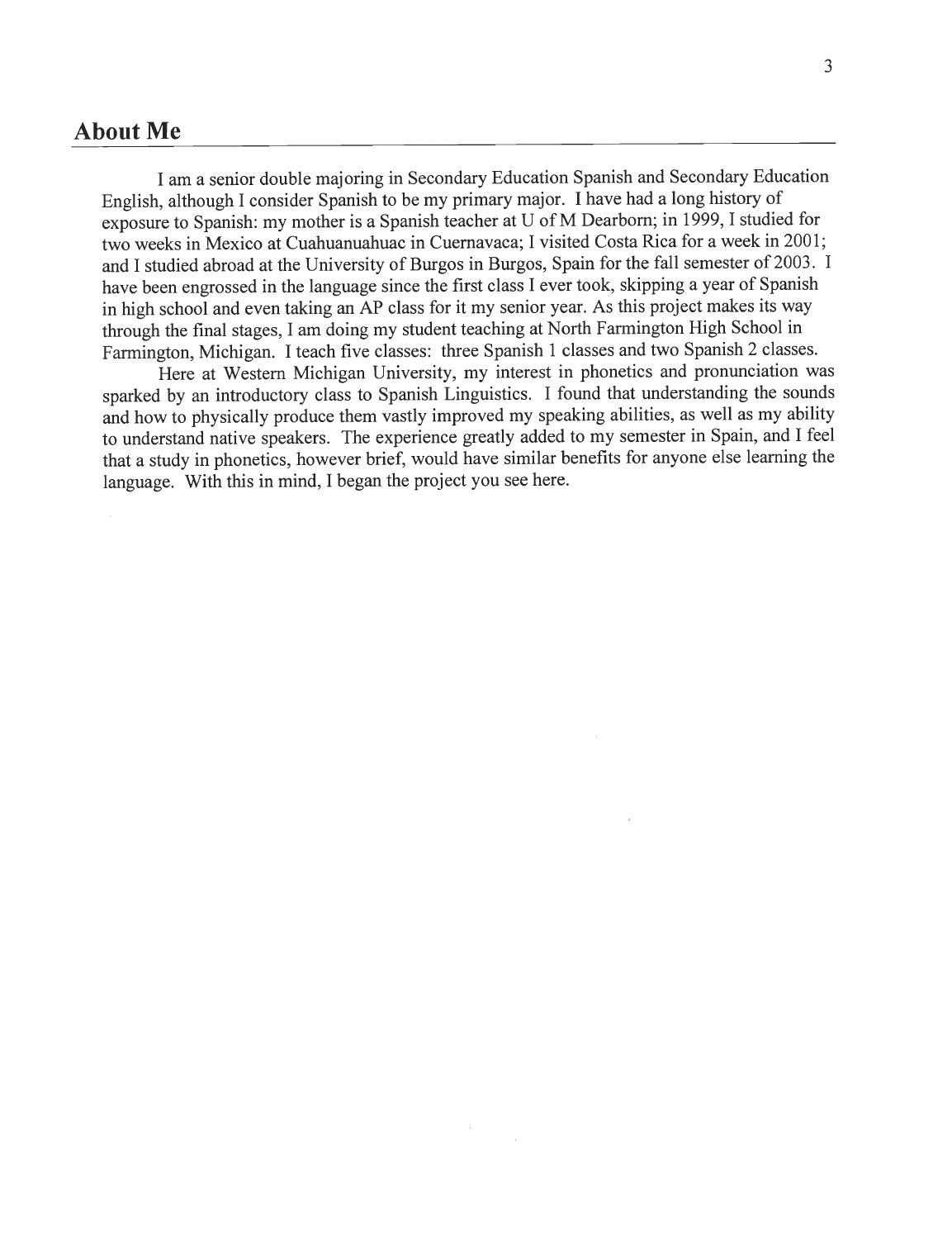### *Three errors to address when teaching pronunciation*

- In English, we learn the alphabet with the hard sounds A, E, I, O, U, but those five **letters** can produce any of *twelve* different vowel **sounds**. In Spanish, the letters "a, e, i, o, u" are **always** the sounds [a, e, i, o, u]. If students are not taught that the five Spanish vowels are always the same, what is to stop them from assuming that the Spanish vowels, like their native English vowels, can be pronounced in a variety of ways? This is an important point to keep in mind, especially for the beginning levels.
- Spanish vowels are much "shorter" than English vowels. For example, the English "no" could be phonetically written as [noooou], because English has a tendency to elongate the vowels at the end of a word. In Spanish, although the sound is the same, it is cut much shorter and the word becomes much more staccato: [no]. While this is not as integral to learning pronunciation as the first concept given, it is important to understand and apply this in spoken Spanish if a native-like speaking ability is desired.
- English-speakers have a tendency to add a diphthong to the end of the vowel sounds [e] and [o] in Spanish; instead of pronouncing a single, clear vowel, they attach a second vowel sound to the end of it, creating a new vowel sequence [ei] or [ou]. In Spanish, this gives you a very "foreign" accent and can change the meaning of the word you are trying to say. While "accidental" diphthongs may seem like a small point to address, it is still important to ensure you are producing the correct sound in order to work toward a more native-like accent and avoid miscommunications. Diphthongs will likely be more effectively addressed in the advanced classes, and are discussed with the letters "e" and $``o."$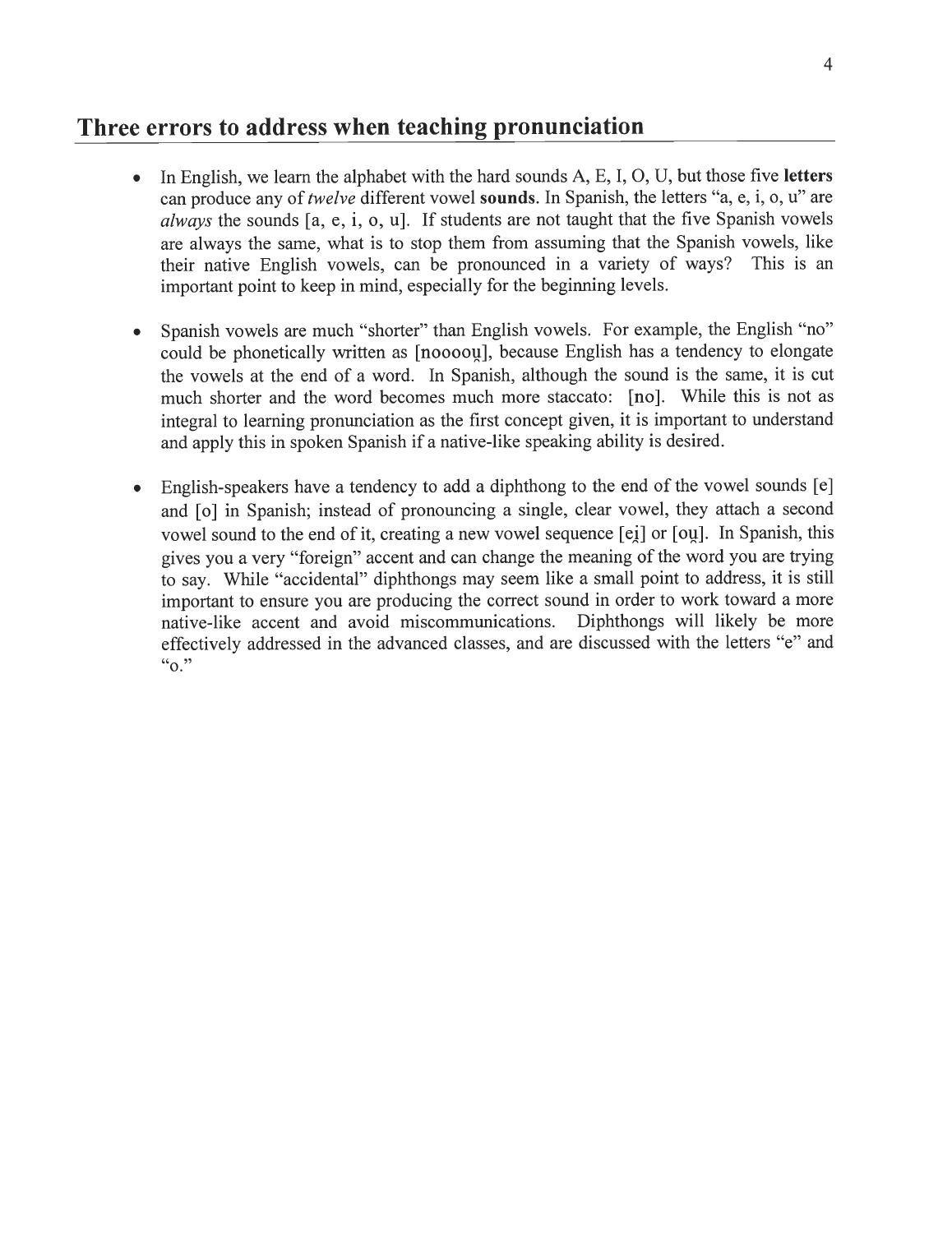In English, there are many ways to pronounce the five vowels. In Spanish, each vowel produces **only one sound.**

| ☝ | "a" always sounds like the "a" in father.                                                                                                                                                                              |
|---|------------------------------------------------------------------------------------------------------------------------------------------------------------------------------------------------------------------------|
|   | 畟<br>It never sounds like the "a" in cat,<br>approach,<br>blame,<br>awe.<br><sub>or</sub>                                                                                                                              |
| € | "e" always sounds like the "e" in hey, but slightly shorter and without an<br>inclination toward the "ee" sound at the end.<br>旻<br>It never sounds like the "e" in English,<br>need,<br>ever,<br>Evelyn.<br><b>or</b> |
| € | "i" always sounds like the "e" in be.<br>ஜ<br>It never sounds like the "i" in hid,<br>hide,<br>I,<br>if.<br><sub>or</sub>                                                                                              |
| € | "o" always sounds like the "o" in oh, but shorter and without the tendency<br>to make an "oo" sound at the end.<br>ஜ<br>It never sounds like the "o" in opportunity,<br>hot,<br>other.<br>or                           |
| € | " <b>u</b> " always sounds like the "u" in flute;<br>旻<br>It never sounds like the "u" in flutter<br>ultimate.<br>or                                                                                                   |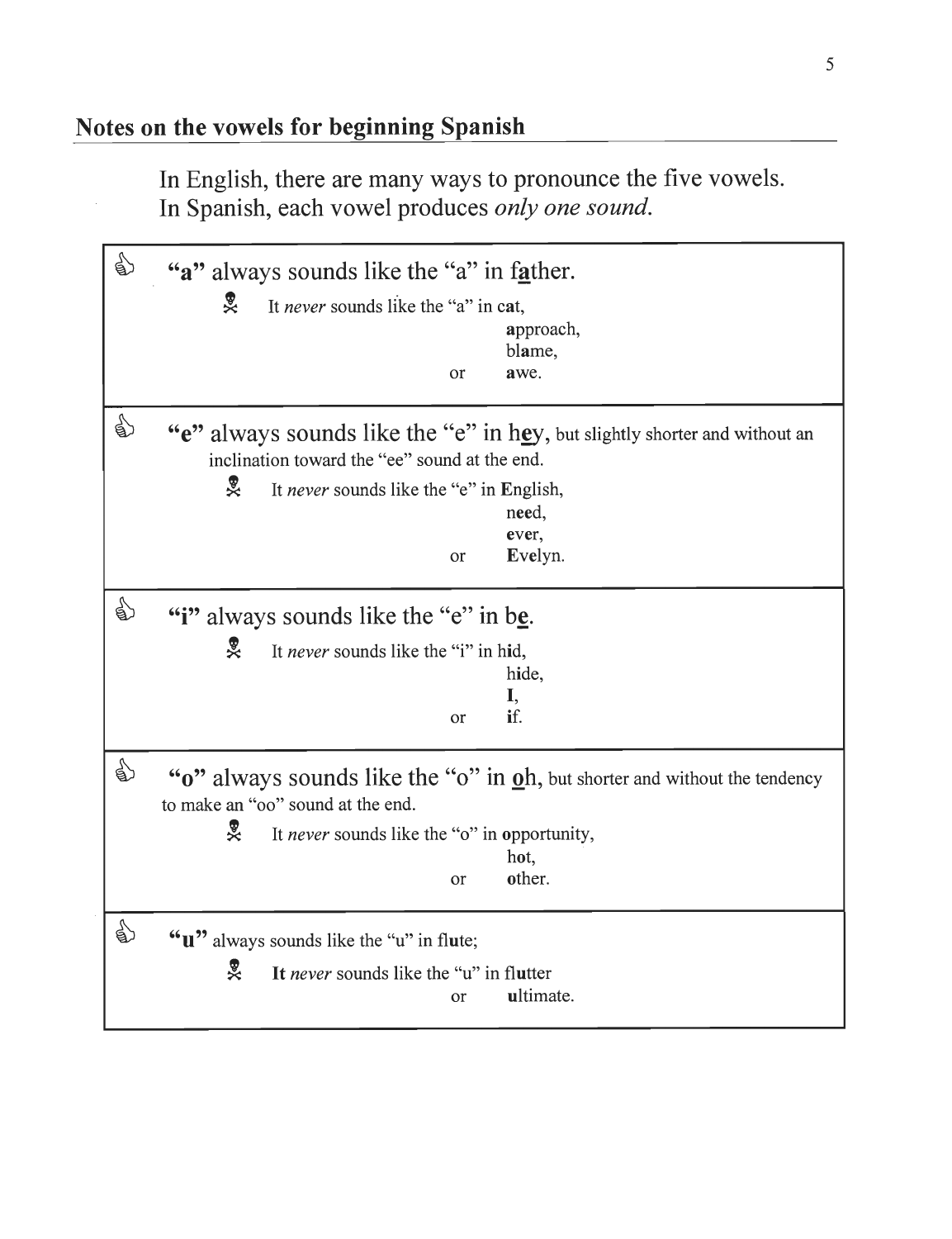- Another important difference between Spanish and English vowels is that the Spanish vowels are much shorter; they are pronounced like a staccato note.
	- [a] is not drawn out, like when a doctor asks you to stick out your tongue: "Aaaaaaaaaa." It **is short, like when you tell someone, "Careful, don't touch that h0t dish."**
	- [e] isnot long, like when you see a good friend after a long time: "Heeeeeeeeey! How are you?" 7/**is short, as in, "Dang! Iforgot todtty 'sthe test. "**
	- [i] isnot lengthened, like inthe phrase, "Dude, this car issweeeeeeet." **It isshort, like in the phrase, "Let's get something to** *CClt* **soon!"**
	- [o] is not extended, like the sound actors make they are in slow motion, diving in front of the bullet that is aimed for the president: "Noooooooooooooooo!" **It is short, like when someone** asks if you have started your homework yet, and you say, "Nope, not yet!"
	- [u] isnot drawn out, like the sound cows make: "Moooooooo." // **isshort, like "Oh no! What are we going to dO about this? "**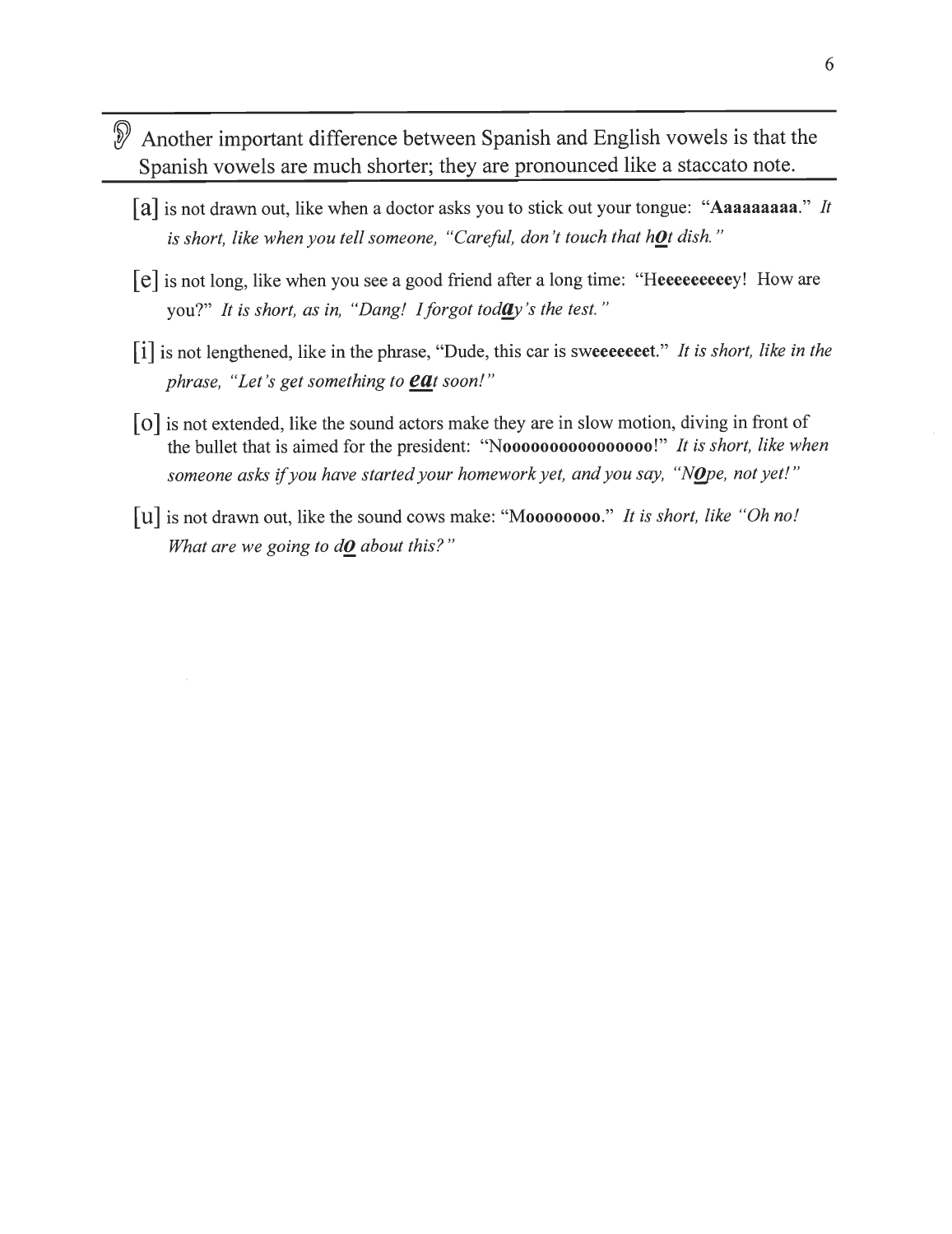### *Exercises to practice pronunciation (beginning Spanish)*

**Diction**: Slowly read the following Spanish words aloud to students while they listen carefully and write the words with correct spelling, based upon the vowels they hear.

| abejo      | deslucido | celeste   |
|------------|-----------|-----------|
| cucú       | fisgar    | rima      |
| entelerido | fruslería | insistir  |
| engorde    | galopar   | soldado   |
| delirio    | gorgoteo  | futuro    |
| denostar   | plaga     | cucurucho |

This exercise can also be done with Spanish words that are similar to English words, so that the students will see that the English vowels do not transfer over to Spanish.

| actual    | letra       | chocolate    |
|-----------|-------------|--------------|
| actor     | importante  | opción       |
| atención  | crimen      | última       |
| blanco    | delicioso   | nocturno     |
| excelente | información | consultación |
| teléfono  | oportunidad | occurir      |
| super     | positive    |              |

*Speaking:* Have the students practice saying these words aloud. This could be done in several ways:

- have them repeat the words after you
- have them work in groups to create sentences with the words, then present them to class
- have them form two circles; the inner circle holds a card with the word on it, while the outer circle rotates around and has to figure out how to say each one
- have them work in groups to "present" the words to the rest of the class, with skits, repetition, sentence formation, TPR, etc.

baraja (*pack of cards*) tintinear (*to tinkle/jingle*)<br>
babear (*to babble, dribble*) mono (*monkey*)  $b$ abear (to *babble*, *dribble*) albondiga **(meatball)** rombo **(rhombus)** españolizar (to "Spanishize") gorgoteo (gurgling) escaliche (*pig latin*) runrún (*murmur*) desdeñable (*insignificant*) futuro (*future*) ilegal *(illegal)* bufon *(clown)* bikini **(bikini)**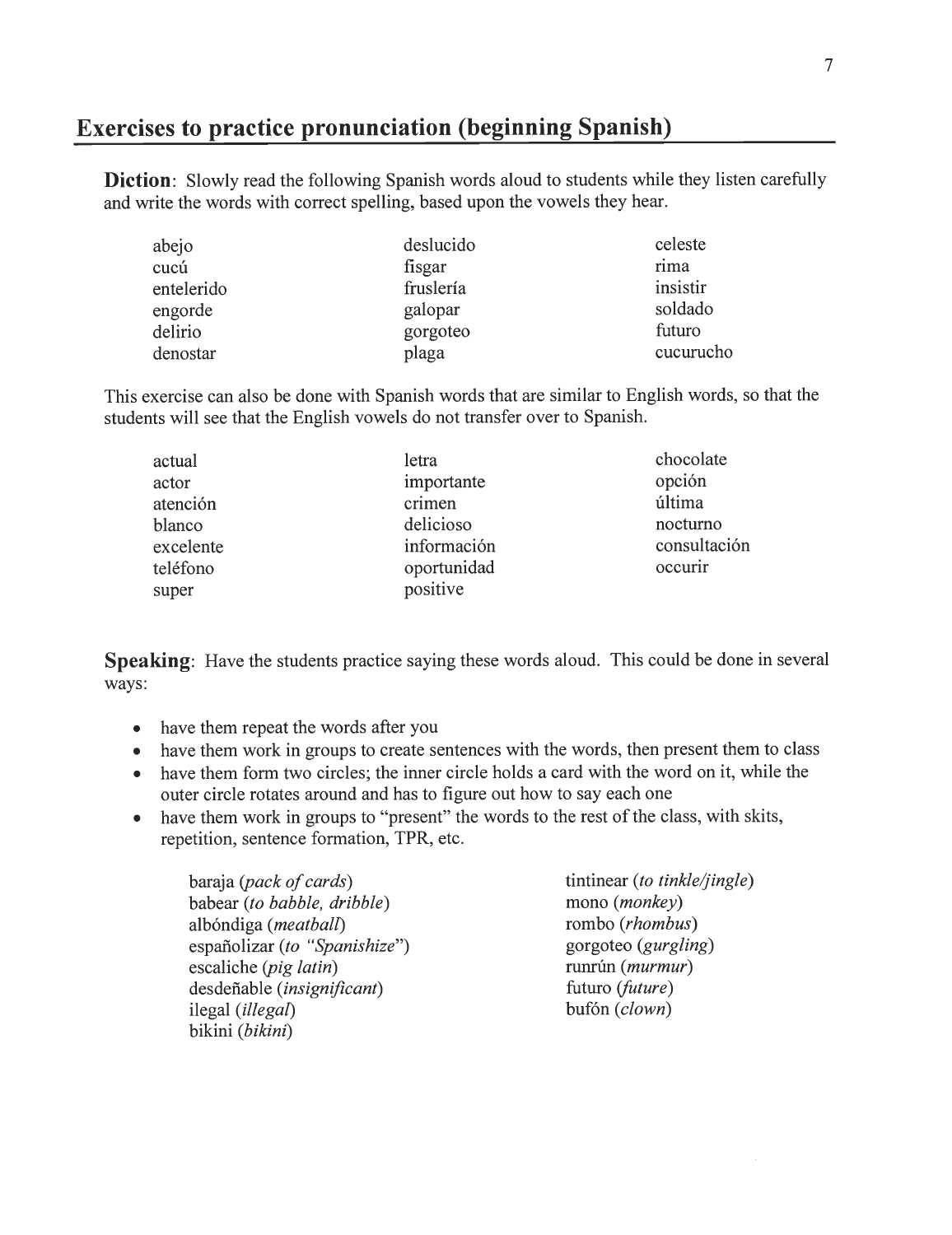**Trabalenguas**: Put students in groups or pairs and give them a tongue-twister. Let them work practice for a few minutes, checking up on the groups to make sure they are pronouncing the vowels right, and have each student say their tongue twister for the class. **\*These trabalenguas andtheir meanings arefrom http://www.uebersetzung.at/twister/es.htm.**

Tres tristes tigres tragaban trigo en un trigal. Three sad tigers were swallowing wheat on a wheat field.

- Poquito a poquito Paquito empaca poquitas copitas en pocos paquetes. **Little bylittle Paquito ispackingsomewine glasses in afew boxes.**
- Del pelo al codo y del codo al pelo, del codo al pelo y del pelo al codo. **From the hair to the elbow andfrom the elbow to the hair, from the elbow to the hairand from the hair to the elbow.**

Debajo de la puente de Guadalajara habia un conejo debajo de la agua. **Under the bridge ofGuadalajara there was a rabbit under the water.**

Si la sierva que te sirve, no te sirve como sierva, de que sirve que te sirvas de una sierva que no sirve.

**Ifthe servant that serves you, doesn't serve as a servant, ofwhat use isthe service ofa servant that doesn't serve.**

Una cacatrepa trepa tiene tres cacatrepitos. Cuando la cacatrepa trepatrepan los tres cacatrepitos.

**A caterpillar that climbs hasthree baby caterpillars. When the caterpillar climbs the baby caterpillars climb.**

Mi mamá me mima, y yo mimo a mi mamá. **Mymother spoils me, and I spoil mymother.**

Que col colosal colocó en aquel local el loco aquél. Que colosal col colocó el loco aquél en aquel local.

**What a colossal cauliflower that crazy man put in thatplace. What a colossal cauliflower** that crazy man put in that place.

Riqui tiqui tembo nosarembo cherri berri rucci quiperipembo.

**Name used in the book**Tikki Tikki Tembo **byArlene Mosel, claimed to be a Chinese name ""Tikki tikki tembo-no sa rembo-chari bari ruchi-pipperipembo"" meaning ""the mostwonderful thing in the whole wide world"".**

El amor es una locura, que solo el cura lo cura, pero el cura que lo cura, comete una gran locura.

Love is a crazy thing that only a priest can cure, but the priest who cures it commits a **great error.**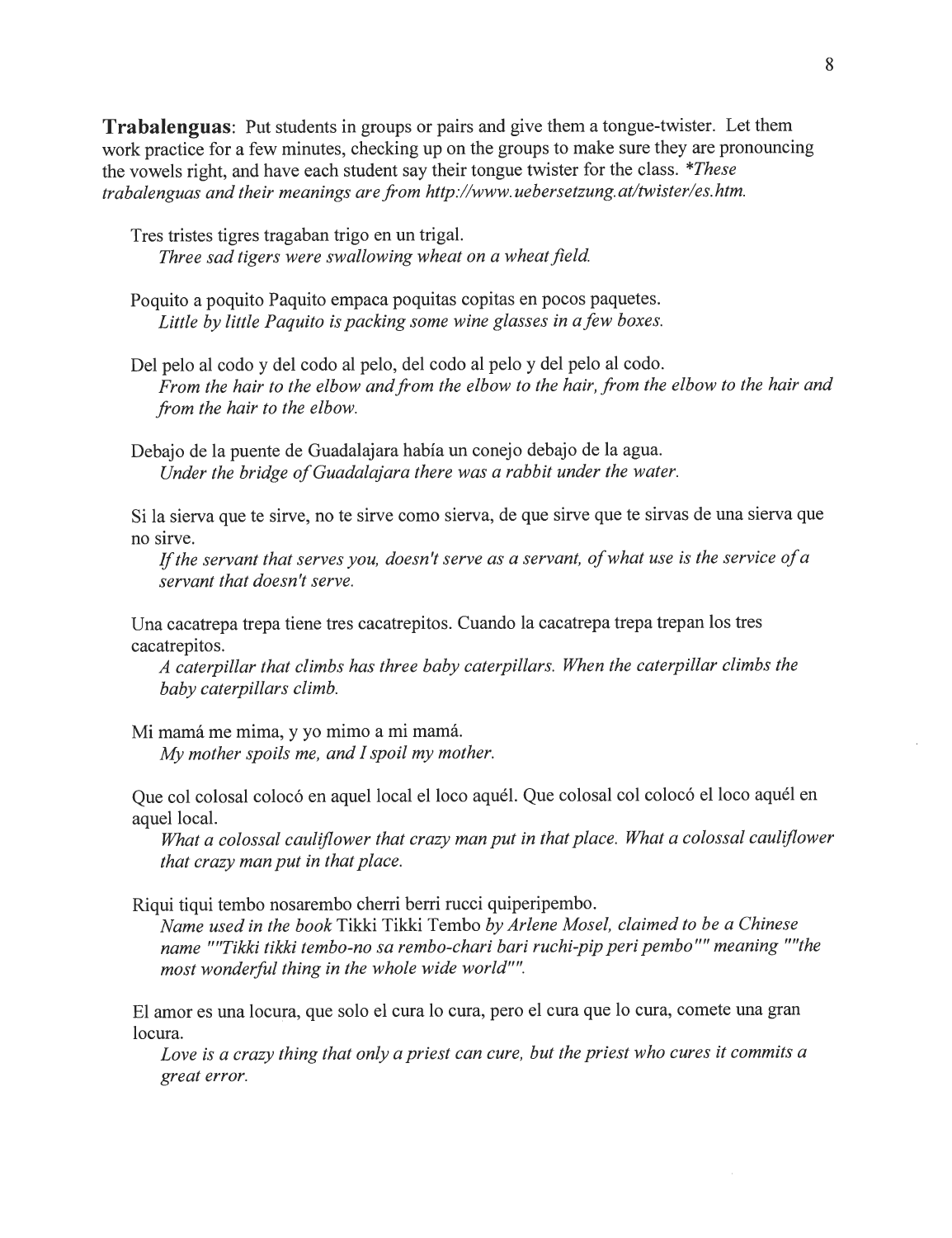### *Phonetic guide (advanced Spanish)*

It may be helpful to make copies of the following guide for students. It gives the phonetic symbols used to represent each sound, and outlines the letters that correspond to each sound in Spanish and English. It then gives examples of words in each language that contain that particular sound.

It is important to note to students that while more than one English vowel letter can give a vowel sound, this is not the case in Spanish.

It is also necessary to explain the difference between a **letter,** marked by quotation marks ( "a" ), and a **sound,** marked by brackets ( *[a]* ). A letter is the written symbol that occurs in context of actual writing, and can have more than one sound associated with it. A sound, expressed with brackets, is a symbol for the specific sound that is heard.

For example, the **letter** "a" can have several**sounds** in English:

"a"  $\rightarrow$  [a] as in father  $\rightarrow$  [æ] as in bat  $\rightarrow$  [ei] as in hay

 $\rightarrow$  [^] as in approach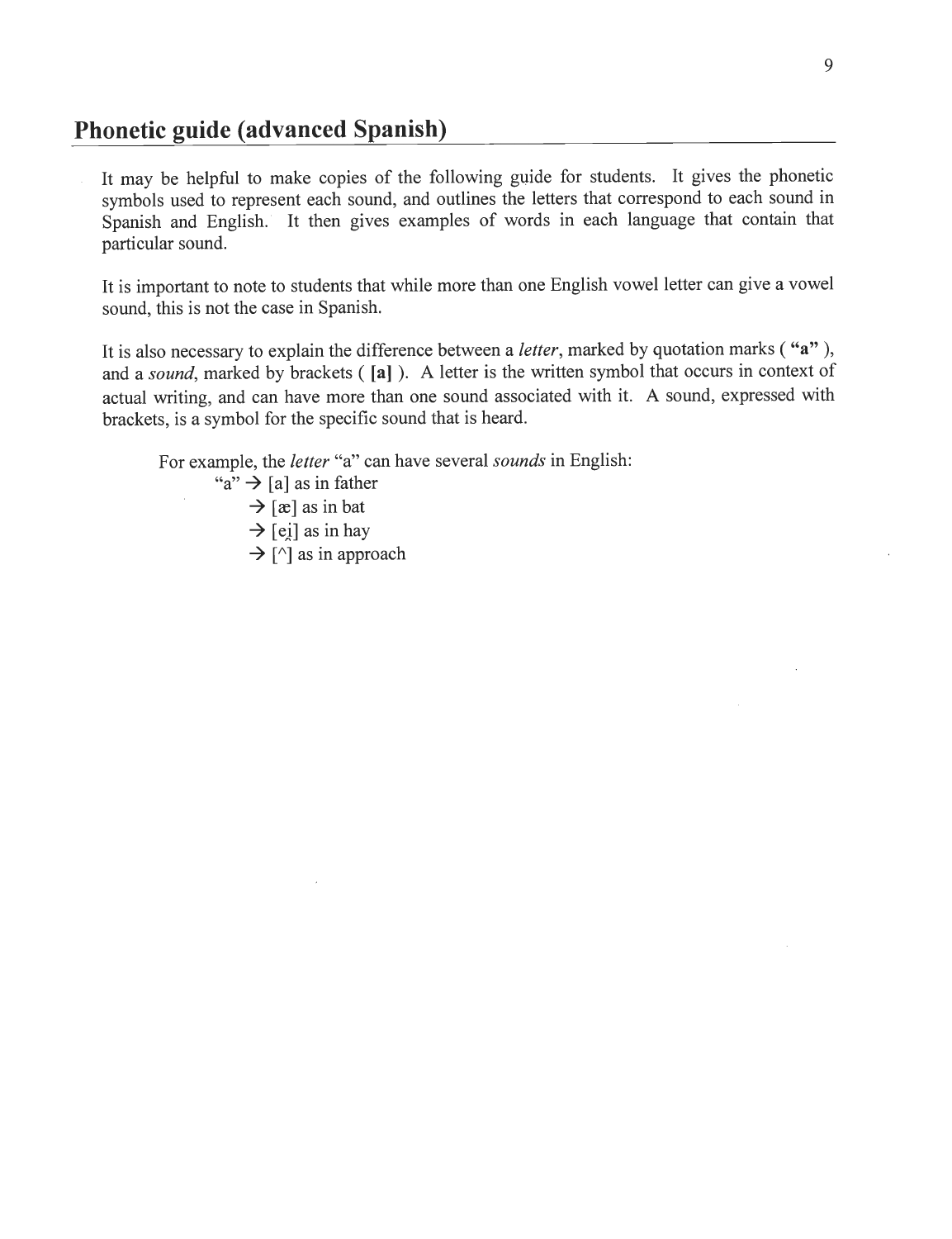| Phonetic Symbols<br>for vowel sounds                                                                                                                                                                                                                         | Letters for written<br>vowels               | Words in English                                                                             | Words in Spanish                      |
|--------------------------------------------------------------------------------------------------------------------------------------------------------------------------------------------------------------------------------------------------------------|---------------------------------------------|----------------------------------------------------------------------------------------------|---------------------------------------|
| [a]                                                                                                                                                                                                                                                          | English: a, o<br>Spanish: a                 | Hot, bottle, father                                                                          | Casa, antes, actual, la letra         |
| [x]                                                                                                                                                                                                                                                          | English: a                                  | Had, bat, after                                                                              | This sound does not exist in Spanish! |
| [ai]                                                                                                                                                                                                                                                         | English: e, i<br>Spanish: ai, ay            | I, hide, sigh, eye                                                                           | Paraguay, paisano, mayo, aislar       |
| [e]                                                                                                                                                                                                                                                          | Spanish: e                                  | *This sound does not exist alone in English.<br>See diphthongs, page 14, and the sound [ei]. | Pena, letra, triste, excelente        |
| $[e_1]$                                                                                                                                                                                                                                                      | English: a, e, ai, ei<br>Spanish: ei, ey    | Hey, hay, maid, made, sleigh                                                                 | Peina, reina, rey                     |
| $[\epsilon]$                                                                                                                                                                                                                                                 | English: e, ea,                             | Head, bet, ever                                                                              | This sound does not exist in Spanish! |
| $[\wedge] % \centering \includegraphics[width=0.9\columnwidth]{figures/2a} \caption{The graph $\mathcal{M}_1$ is a function of the number of times, and the number of times, and the number of times, and the number of times, respectively.} \label{fig:1}$ | English: u, a, o                            | Hut, ultimate, approach, front                                                               | This sound does not exist in Spanish! |
| $[1]$                                                                                                                                                                                                                                                        | English: i,                                 | Him, bit, important                                                                          | This sound does not exist in Spanish! |
| [i]                                                                                                                                                                                                                                                          | English: ee, ea, ie, y, e<br>Spanish: i     | Heed, beat, English, slowly, piece                                                           | Hijo, existe, importante, inglés      |
| $[\circ]$                                                                                                                                                                                                                                                    | English: a, ou                              | Hawed, bought                                                                                | This sound does not exist in Spanish! |
| [0]                                                                                                                                                                                                                                                          | Spanish: o                                  | *This sound does not exist alone in English.<br>See diphthongs, page 21, and the sound [ou]. | Cosa, otro, oportunidad               |
| [oy]                                                                                                                                                                                                                                                         | English: o, oa<br>Spanish: o                | Hope, boat                                                                                   | genitourinario (very rare)            |
| $[\mathsf{U}]$                                                                                                                                                                                                                                               | English: 00                                 | Hood, book                                                                                   | This sound does not exist in Spanish! |
| [u]                                                                                                                                                                                                                                                          | English: u, oo, ou, oe,<br>ue<br>Spanish: u | Who, boot, flute, super, route, shoe, glue                                                   | Ultima, bruja, punto                  |
| $[\circ]$                                                                                                                                                                                                                                                    | English: a, e, i, o, u                      | California, telephone, university, consultation                                              | This sound does not exist in Spanish! |

10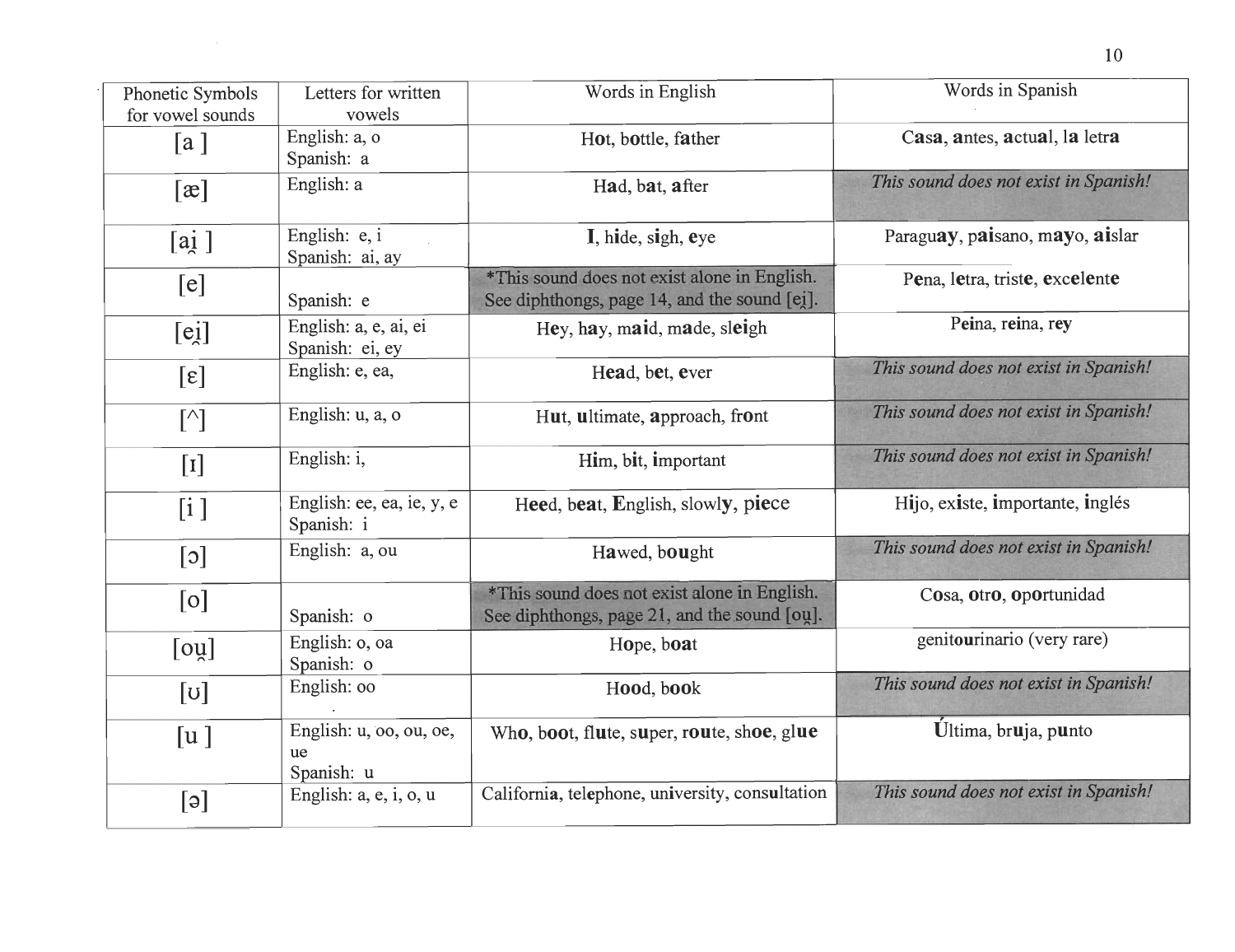### *1. Sounds produced by the letter "a"*

In English, several sounds are produced by the letter "a", such as:

[a] father [ae] cat [A ] approach [ei] blame [o] awe Letter "a'

> *In Spanish, only one sound is produced by the letter "a.'*

This sound is the [a] as in "father."

[a] casa, alto, la letra  $\rightarrow$  Letter "a"

### *2. Letters that produce the sound [a]*

In English, more than one letter produces the sound [a].

Letter "a"  $\rightarrow$  [a] as in father Letter "o"  $\rightarrow$  [a] as in hot

> *In Spanish, only one letter produces the sound [a].*

Letter "a"  $\rightarrow$  [a] as in casa

### *3. Pronunciation Reminder for Vowels*

Spanish vowels are "short" in duration in comparison to English vowels.

The Spanish [a] sound is not drawn out, like the sound made when a doctor asks you to stick out your tongue: "**Aaaaaaaaaaaaaa**." It is short, like when you tell someone, "Careful, don't touch that hot dish."

The English tendency is to make the Spanish [a] longer than what is native-like, and this creates a distinct foreign accent.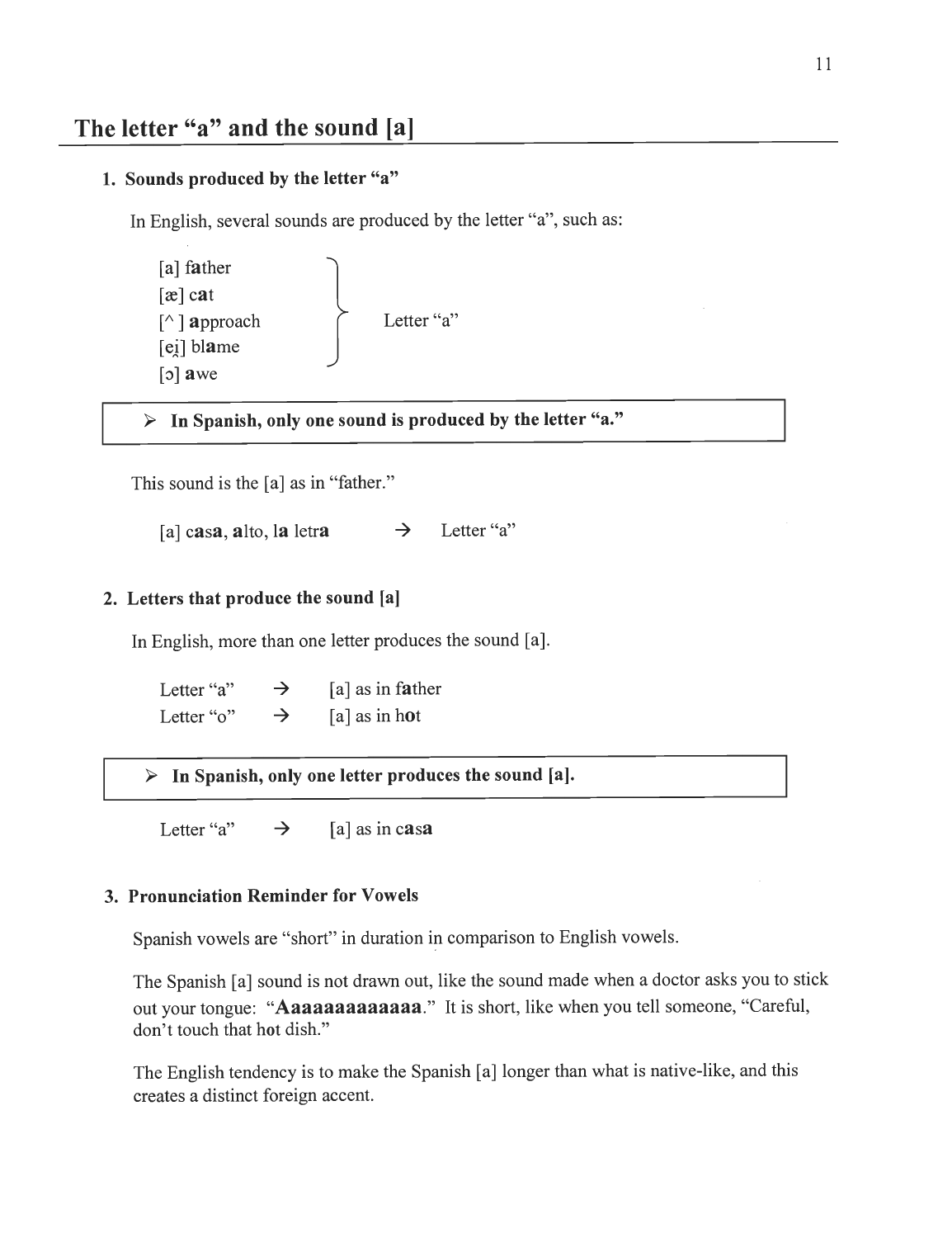### *4. Making the Sound*

The sound [a] is called a low central vowel. The tongue is low in the oral cavity, the jaw drops, and the lips are not tensed in any way (they remain neutral). The drawing below illustrates the approximate position of the tongue while producing the sound [a].



 $\frac{1}{\rho_{\rm{eff}}}$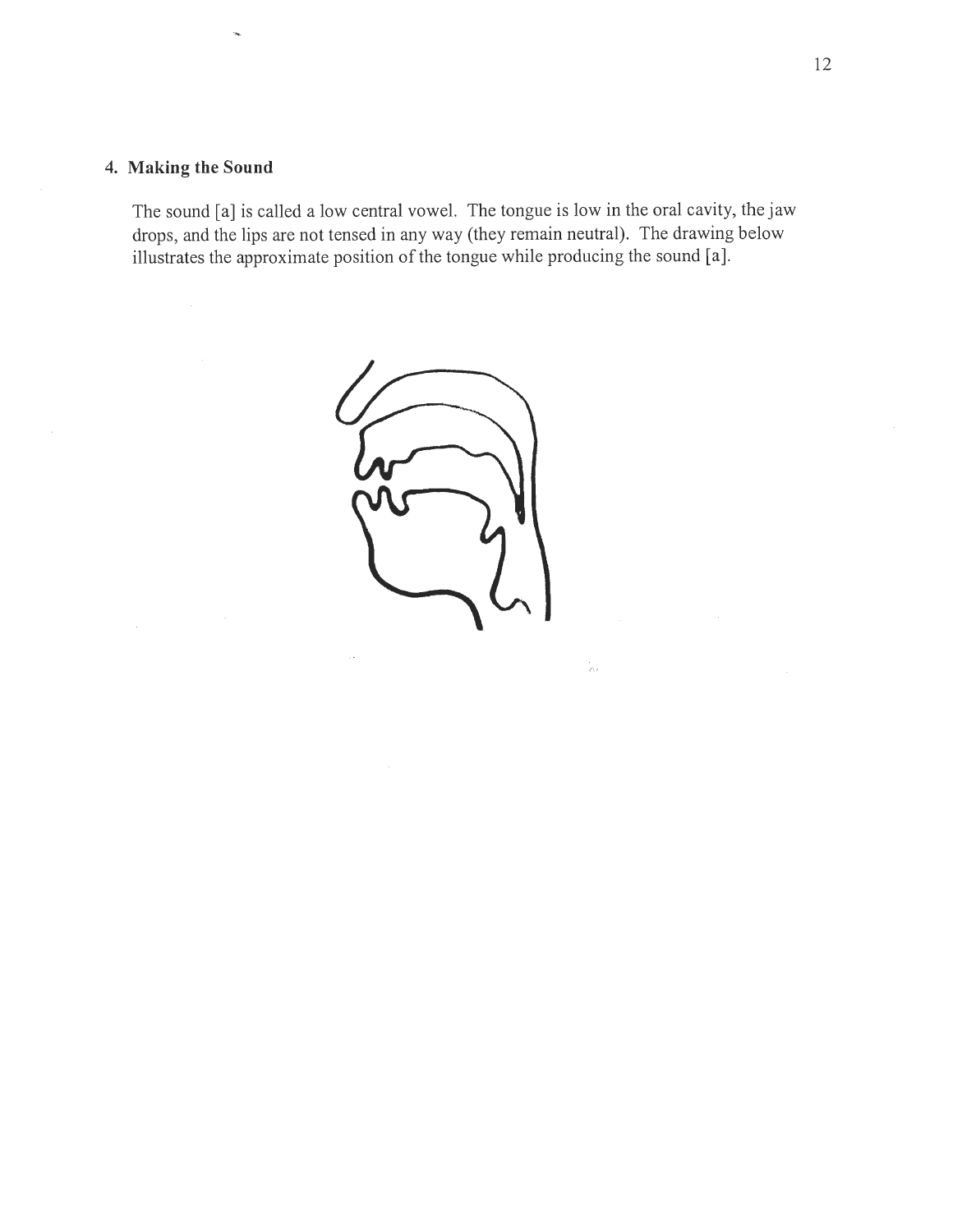### *Exercises to practice the Spanish [a]*

A. For the following list of English words, look at the bold vowel. Say the words aloud, and circle the words with bold vowels that produce the [a] sound like the Spanish letter "a."

| Father | <b>Dock</b>     | Appropriate |
|--------|-----------------|-------------|
| Rather | Stapler         | Ha          |
| Cast   | Black           | Awe         |
| Hat    | Robot           | Barbecue    |
| Karate | <b>Bathroom</b> | Game        |
|        |                 |             |

B. Look at the following pairs of words in English and Spanish. Listen to them aloud and note the different pronunciations of the bold vowels. Using the phonetic guide table, choose the correct phonetic symbol for the bold vowel and write it on the line next to the word. Try to use correct pronunciation of all the vowels, but focus particularly on the letter "a."

|    | <b>English</b> |                                  | <b>Spanish</b> |      |
|----|----------------|----------------------------------|----------------|------|
|    | 1. Actual      |                                  | Actual         |      |
| 2. | Blank          |                                  | Blanco         |      |
|    | 3. Actor       | $\begin{array}{ccc} \end{array}$ | Actor          |      |
|    | 4. Spanish     |                                  | Español        | 1. 1 |
|    | 5. Access      |                                  | Aceso          |      |
|    | 6. Radio       |                                  | Radio          |      |
|    | 7. Attention   |                                  | Atención       |      |
| 8. | Mama           |                                  | Mamá           |      |

C. Look at the following long words. Sound them out slowly with correct vowel pronunciation, then practice saying them faster while maintaining correct pronunciation.

| Afortunadamente  | (fortunately)           |
|------------------|-------------------------|
| Afrancesarse     | (to become Frenchified) |
| Enguayabado      | (homesick)              |
| Mancomunadamente | (together)              |
| Pajarearse       | (to goof)               |
| Yanquilandia     | (the States)            |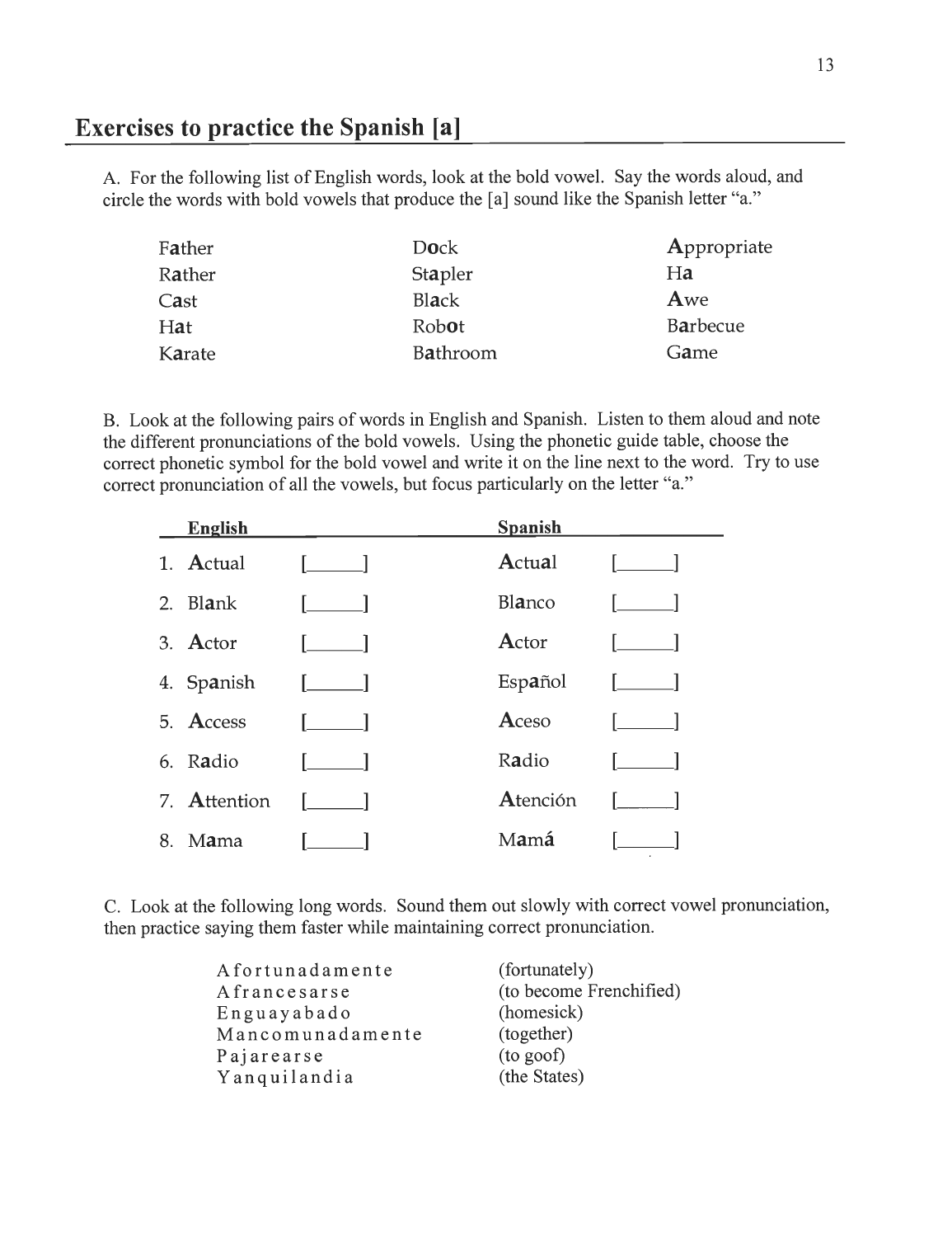### *1. Sounds produced by the letter "e"*

In English, several sounds are produced by the letter "e"; for example:

[ej] hey\* [i] English, need  $\lceil \varepsilon \rceil$  ever **>-** Letter "e"

♦Notice that in English, the sound is a combination of a vowel and a semivowel, [e] and [j ]. The pure [e] does notexistin English (see *diphthong explanation).*

*> In Spanish, only one sound is produced by the letter "e."*

This sound is the [e] as in "hey," but without the glide at the end.

[e] letra, español, triste  $\rightarrow$  Letter "e"

#### *2. Letters that produce the sound [e]*

In English, more than one letter can produce the sound [ei].

| Letter "e"   | $\rightarrow$ | $[ei]$ as in hey    |
|--------------|---------------|---------------------|
| Letter "a"   | $\rightarrow$ | [ei] as in made     |
| Letters "ai" | $\rightarrow$ | $[e_i]$ as in maid  |
| Letters "ei" | $\rightarrow$ | $[ej]$ as in sleigh |

> *In Spanish, only one letter produces the sound [e].*

Letter "e"  $\rightarrow$  [e] as in letra

### *3. Diphthong Explanation*

The English tendency for pronouncing the sound [e] in Spanish is to addon [i] at the end, making it into the diphthong [ei].<sup>\*</sup> As noted above, the pure [e] doesn't exist in English; it is

<sup>&</sup>lt;sup>\*</sup> The diphthong is denoted by a curve (  $\alpha$  ) under the semivowel.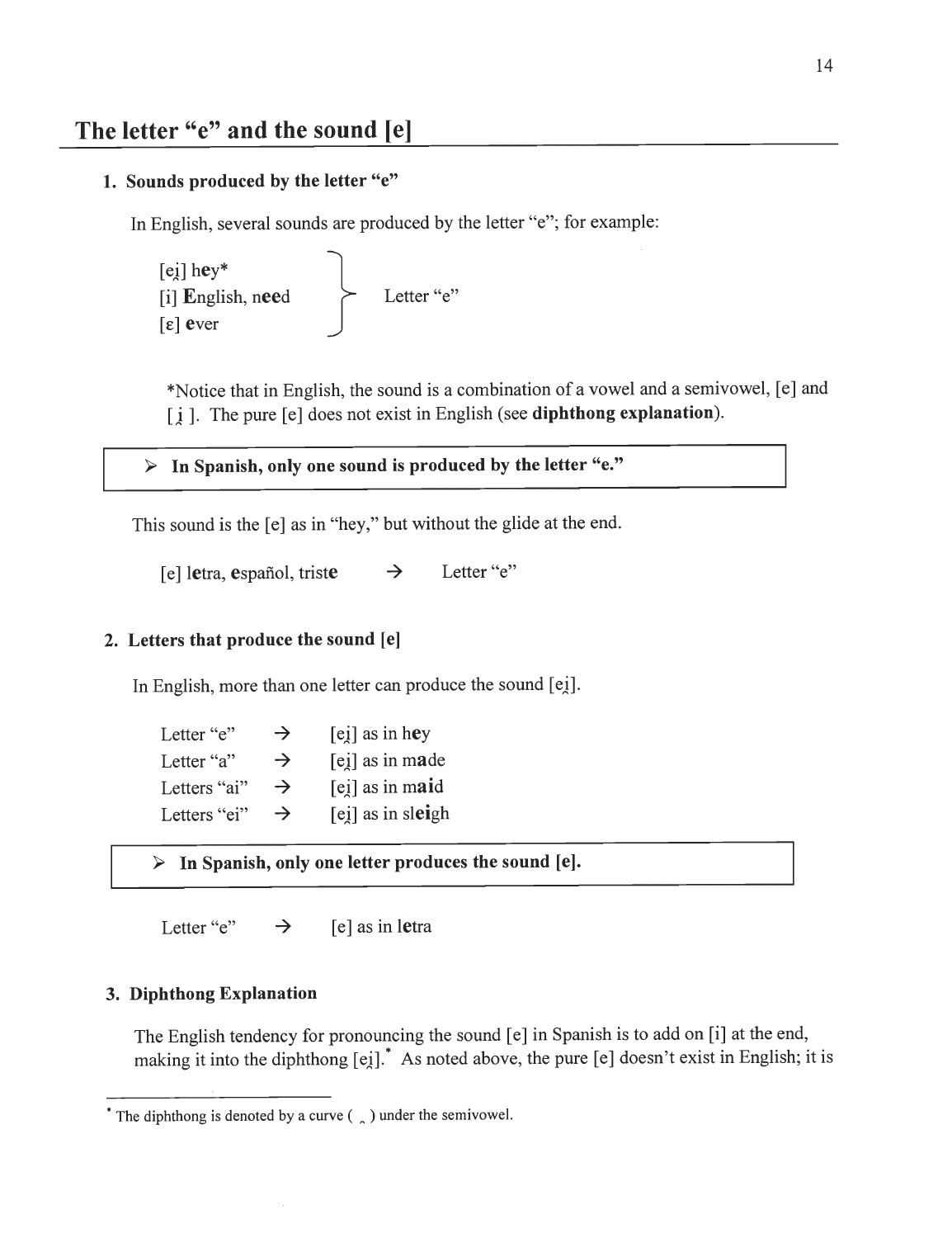is always pronounced as the diphthong, so the Spanish sound [e] is easily mispronounced as [ei]. It is important to keep the sounds short and distinct to prevent confusion, because while the sound does not affect the meaning in English, in Spanish the sounds [e] and [ei] signify different meanings. For example, the Spanish word "pena" (pain) is pronounced [pé.na]. With the English accent, it becomes [péi.na]. Although the sounds are very close, they are distinct, and with the diphthong it becomes a new word: "peina" (he/she combs). For this reason, it **is important to make sure the Spanish [e] ispronounced asjust [ej.**

### *4. Pronunciation Reminder*

The Spanish vowels are "short" in duration in comparison to English; [e] is not long like when you see a good friend after a long time: "Heeeeeeeeey! How are you?" It is short, as in, "Dang! I forgot today's the test."

### *5. Making the Sound*

The sound [e] is called an unrounded front middle vowel. The tongue raises about halfway up in the oral cavity, pushing toward the front of the mouth. The lips are tensed, almost like a smile. The drawing below illustrates the approximate position of the tongue while producing the sound [e].

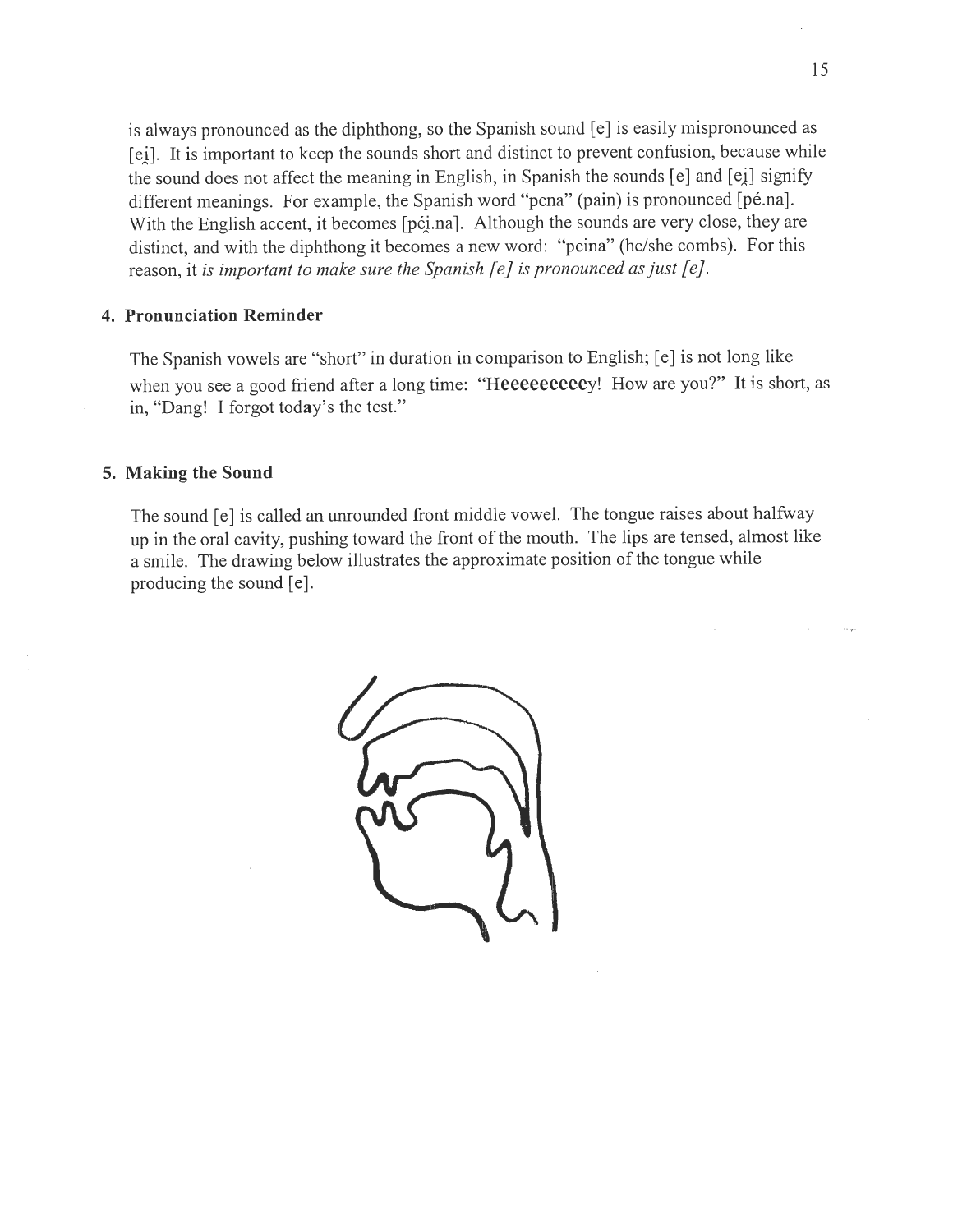# *Exercises to practice the Spanish [e]*

A. For the following list of English words, look at the bold vowel. Say the words aloud, and circle the words with bold vowels that produce the [ej] sound closest to the [e] for the Spanish letter "e."

| Ever    | Eight  |
|---------|--------|
| Detain  | Letter |
| Festive | Echo   |
| Even    | Essay  |
| Rest    | Blame  |
|         |        |

B. Look at the following pairs of words in English and Spanish. Listen to them aloud and focus on the different pronunciations of the bold vowels. Using the phonetic guide table, choose the correct phonetic symbol for each bold vowel and write it on the line next to the word. Try to use correct pronunciation of all the vowels, but focus particularly on the letter "e."

| English               |               | <b>Spanish</b>                                               |              |
|-----------------------|---------------|--------------------------------------------------------------|--------------|
| 1. Excellent [ ]      |               | $\mathbf{Ex}$ celente $\begin{bmatrix} 1 \\ 1 \end{bmatrix}$ |              |
| 2. Letter             |               | Letra                                                        |              |
| 3. Returnable [ ]     |               | Retornable $[\_$                                             |              |
| 4. Telephone $[\_\_]$ |               | Teléfono                                                     |              |
| 5. Rest               | $\Box$ $\Box$ | Resto                                                        | $\mathbf{1}$ |
| 6. Super              |               | Super                                                        | $\Box$       |
| 7. Mexico             | $\sqrt{2}$    | México                                                       |              |
| 8. Thesis             |               | Tesis                                                        |              |

C. Look at the following really long words. Sound them out slowly with correct vowel pronunciation, then practice saying them faster while maintaining correct pronunciation.

| Condescendencia | (condescension)               |
|-----------------|-------------------------------|
| Ensoberbecerse  | (to become arrogant, haughty) |
| Permanentemente | (permanently)                 |
| Quebrantahuesos | (white-tailed eagle)          |
| Verdaderamente  | (honestly)                    |
| Tarjetahabiente | (cardholder)                  |

 $\mathcal{L}_{\mathcal{A}}$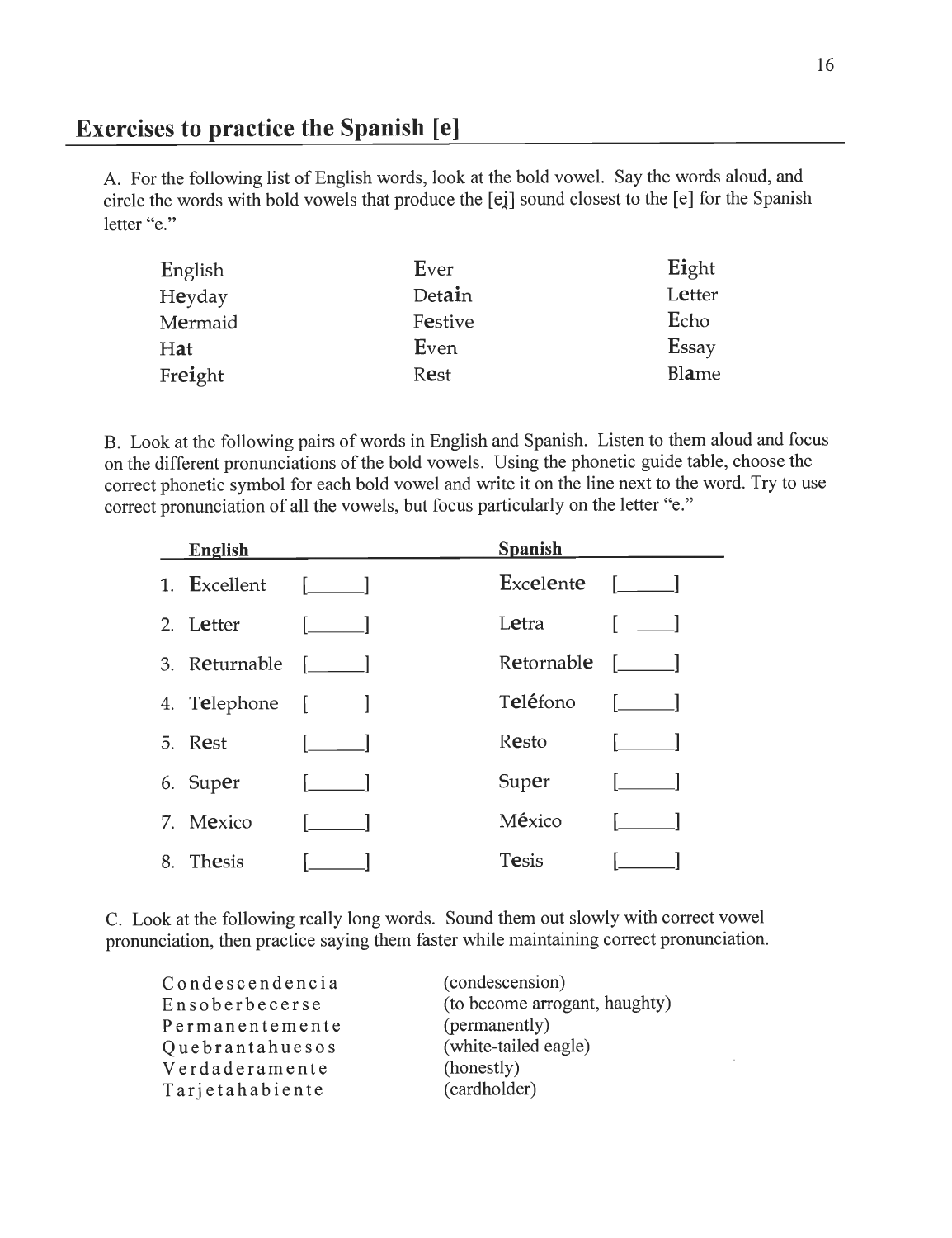D. Practice saying the following Spanish words with [e]. Focus particularly on avoiding the [ei] diphthong where it should it be a short and pure [e].

| Estar      | Mente   |
|------------|---------|
| Importante | Vale    |
| Teléfono   | Yacer   |
| Padre      | Reserva |
| Cafetería  | Delante |
|            |         |

 $\sim$   $\sim$ 

 $\hat{\mathcal{A}}$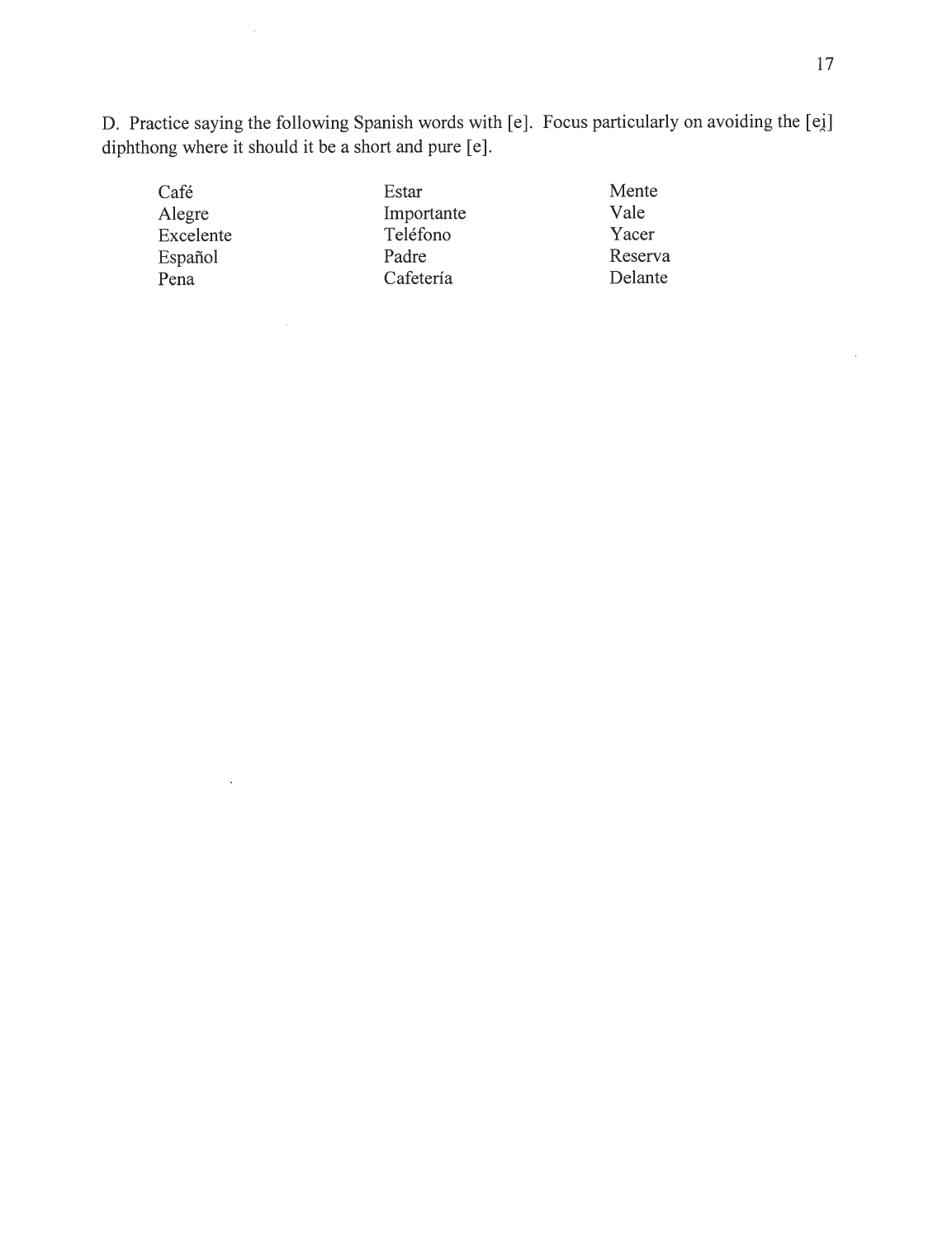# *The letter "i" and the sound [i]*

### *1. Sounds produced by the letter "i"*

In English, several sounds are produced by the letter "i", such as:

$$
\begin{array}{c}\n [I] \text{ hid} \\
 [aj] \text{ hide}\n\end{array}\n\qquad \qquad \text{Letter "i"}
$$

> *In Spanish, only one sound is produced by the letter "i."*

This sound is the [i] as in the letter "e" in "be."

[i] hijo, importante, triste  $\rightarrow$  Letter "i"

#### *2. Letters that produce the sound [i]*

In English, more than one letter can produce the sound [i].

Letter "e"  $\rightarrow$  [i] as in English Letter "y"  $\rightarrow$  [i] as in slowly Letters "ee"  $\rightarrow$  [i] as in heed Letters "ea"  $\rightarrow$  [i] as in heat

> *In Spanish, only one letter produces the sound* [i],

Letter "i"  $\rightarrow$  [i] as in hijo

#### *3. Pronunciation Reminder*

The Spanish vowels are "cut short" in comparison to English; the sound is not lengthened, like in the phrase "Dude, this car is sweeeeeeet." It is short, like in the phrase, "Let's get something to *eat* soon!"

### *4. Making the Sound*

The sound [i] is called a high unrounded anterior vowel. The tongue approaches the roof of the mouth near the front of the oral cavity. The lips are tensed more than in the sound [e]; it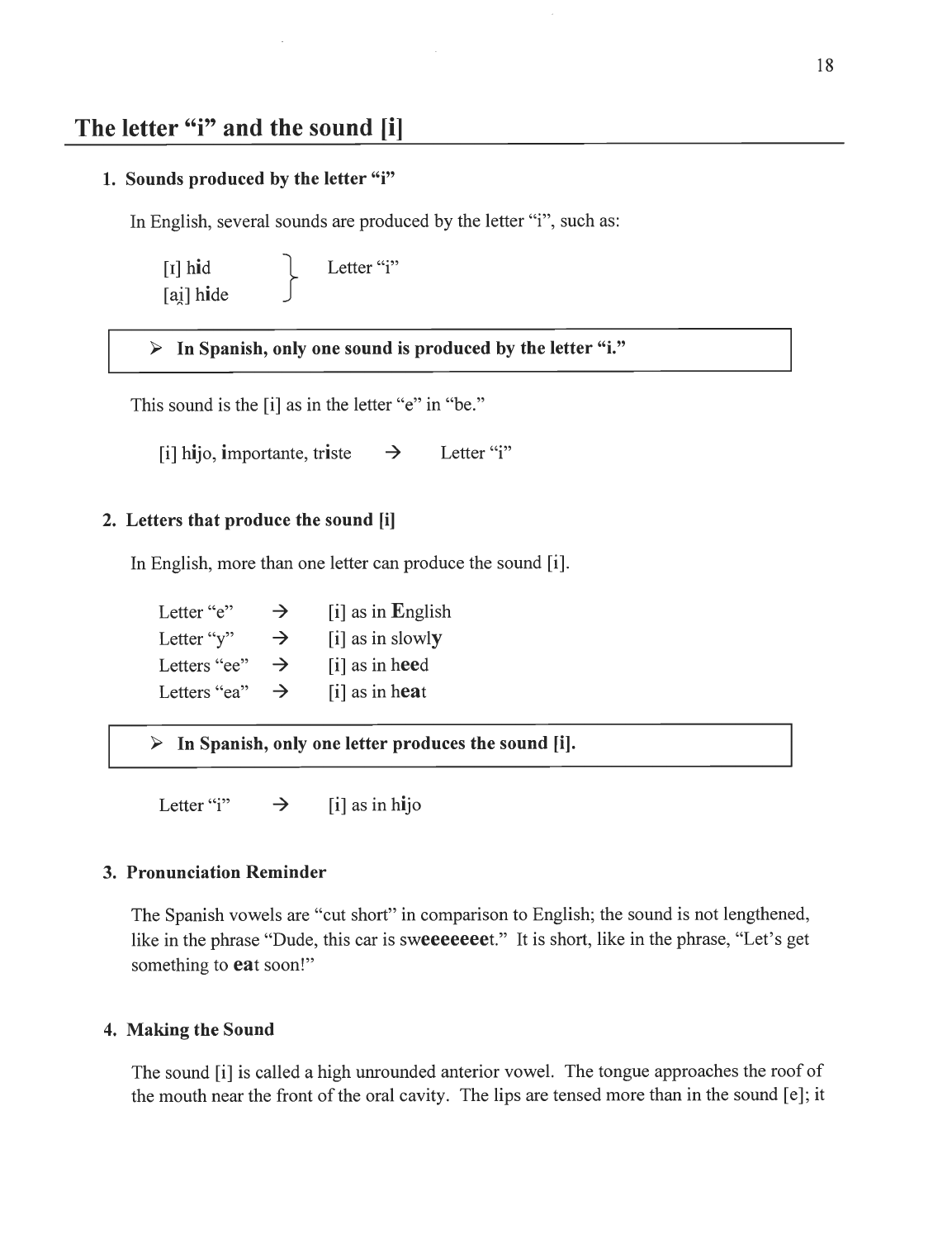The sound [i] is called a high unrounded anterior vowel. The tongue approaches the roof of the mouth near the front of the oral cavity. The lips are tensed more than in the sound [e]; it is as if the corners of the mouth are being pulled. The drawing below illustrates the approximate position of the tongue while producing the sound [i].



ĵы.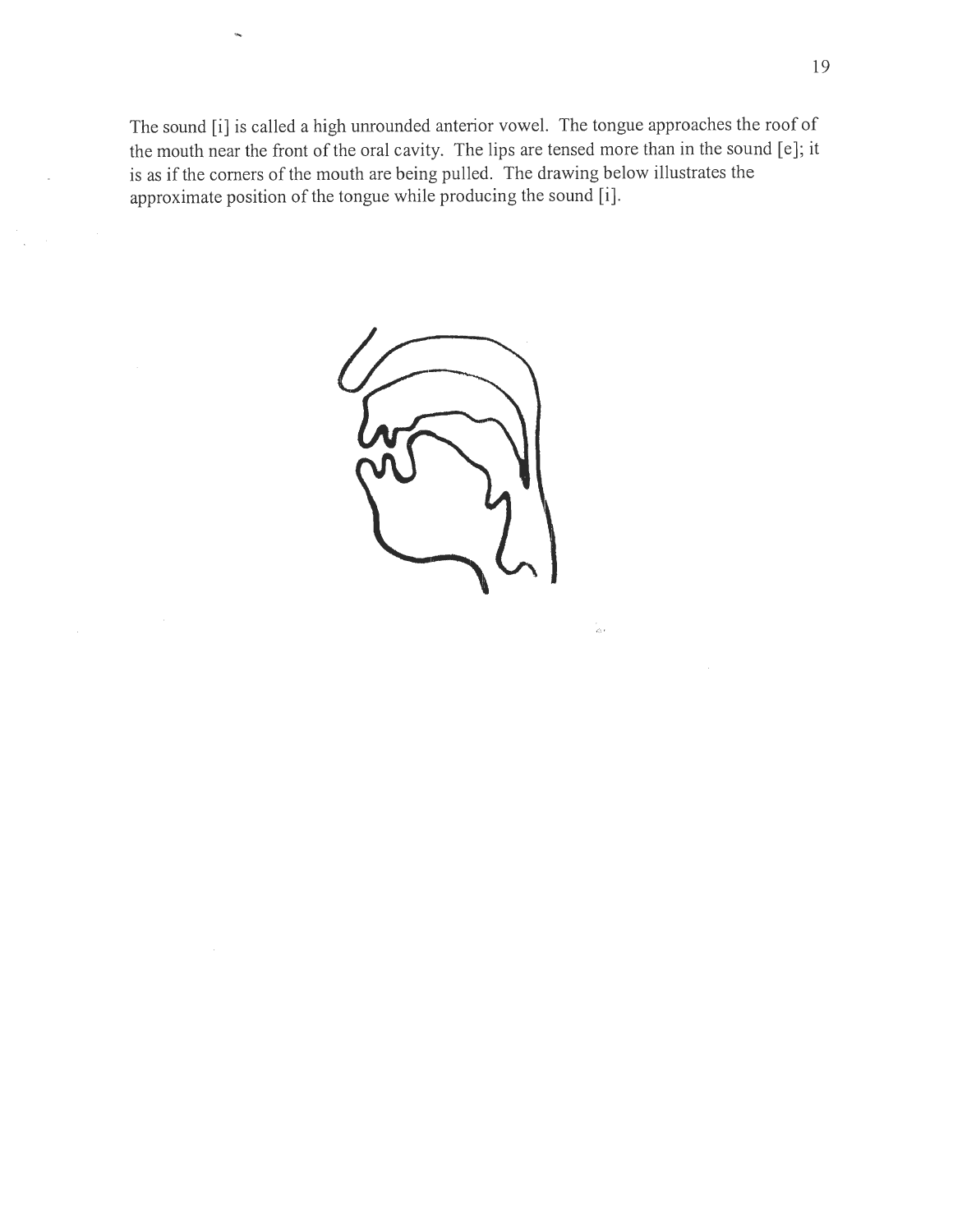### *Exercises to practice the Spanish [i]*

A. For the following list of English words, look at the bold vowel. Say the words aloud, and circle the words with bold vowels that produce the [i] sound like the Spanish letter "i."

| Thimble | Ringer    | Slide  |
|---------|-----------|--------|
| Remind  | Spanish   | Elated |
| Hit     | Eagle     | Idol   |
| Feed    | Important | Think  |
| Quickly | Quickly   | Right  |

B. Look at the following pairs of words in English and Spanish. Listen to them aloud and note the different pronunciations of the bold vowels. Using the phonetic guide table, choose the correct phonetic symbol for the bold vowel and write it on the line next to the word. Try to use correct pronunciation of all the vowels, but focus particularly on the letter "i."

| <b>English</b>        |                                                | <b>Spanish</b>             |                                       |
|-----------------------|------------------------------------------------|----------------------------|---------------------------------------|
| 1. Important $[\_\_]$ |                                                | Importante [ <i>____</i> ] |                                       |
| 2. Italian            | <b><i><u>Property</u></i></b>                  | Italiano                   | $\mathbf{L} = \mathbf{L}$             |
| 3. Crime              | $\begin{bmatrix} 1 & 1 \\ 1 & 1 \end{bmatrix}$ | Crimen                     | $\begin{bmatrix} 1 & 1 \end{bmatrix}$ |
| 4. Family             |                                                | Familia                    |                                       |
| 5. Delicious          |                                                | Delicioso                  | $\mathbf{I}$ and $\mathbf{I}$         |
| 6. Thesis             |                                                | Tesis                      |                                       |
| 7. Mexico             |                                                | México                     |                                       |
| 8. Information [ ]    |                                                | Información [ ]            |                                       |

C. Look at the following really long words. Sound them out slowly with correct vowel pronunciation, then practice saying them faster while maintaining correct pronunciation.

Antirreglamentario Desvalorizacion Ininterrumpidamente Occidentalizarse Sentimentalismo Sobrealimentacion Vitivinicultor

(against regulations) (devaluation) (without a break) (to become westernized) (sentimentalism) (overfeeding) (grape grower/wine producer)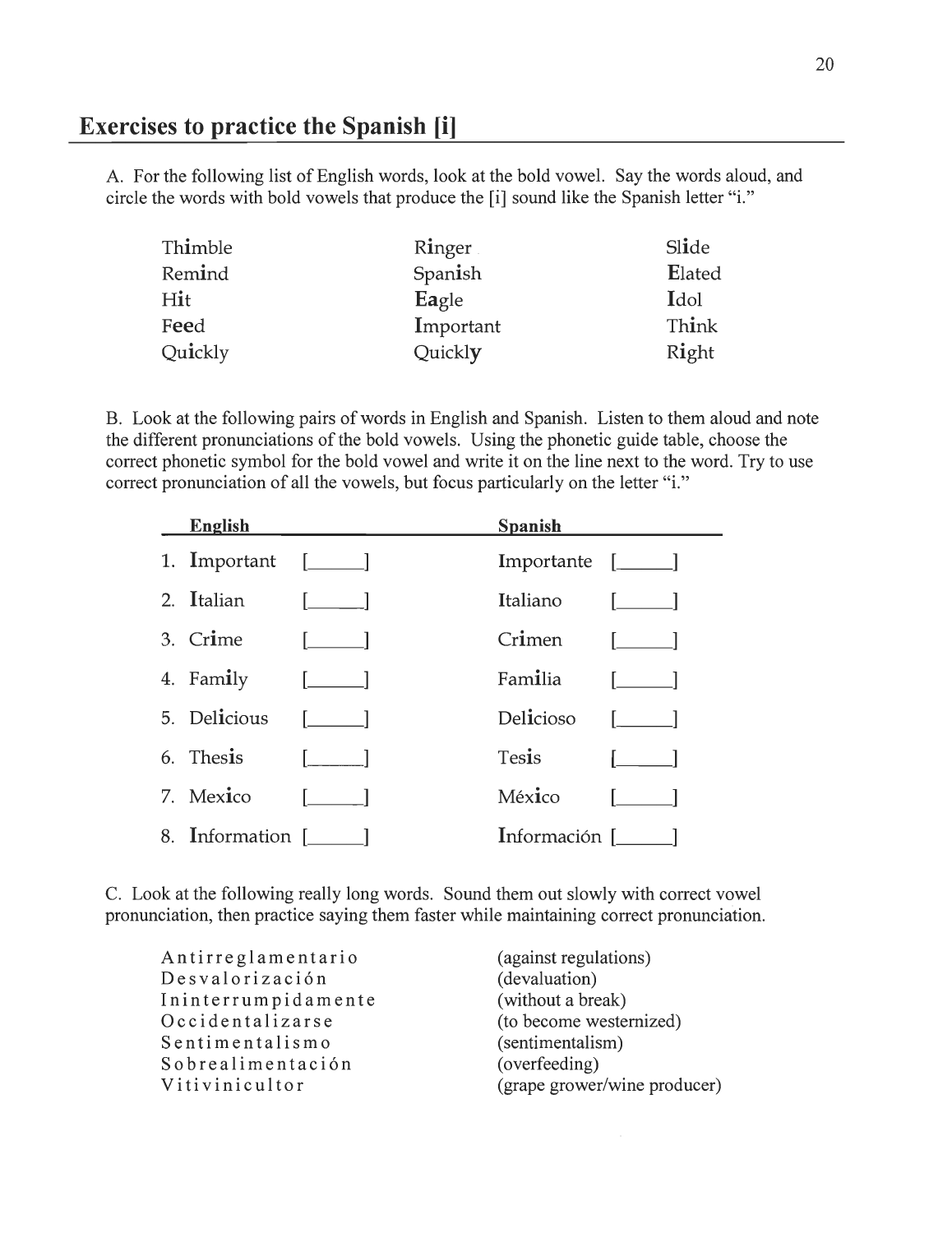### *1. Sounds produced by the letter "o"*

In English, several sounds are produced by the letter "o", including:

 $\lceil$ ou $\rceil$  hope\*  $[a]$  hot  $[a]$  Letter "o"

♦Notice that in English, the sound is a combination of a vowel and a semivowel, [o] and [u]. The pure [o] does not exist in English (see *diphthong explanation).*

*> In Spanish, only one sound is produced by the letter "o."*

This sound is the [o] as in "hope," but without the glide at the end.

[o]  $\dot{\mathbf{o}}$  ojo, cosa, oportunidad, gato  $\rightarrow$  Letter "o"

#### *2. Letters that produce the sound [o]*

In English, more than one letter can produce the sound [ou].

| Letter "o"   | $\rightarrow$ | $\lceil$ oulas in hope |
|--------------|---------------|------------------------|
| Letters "oa" | $\rightarrow$ | [ou] as in boat        |
| Letters "ou" | $\rightarrow$ | [ou] as in though      |

> *In Spanish, only one letter produces the sound [o].*

Letter " $o$ "  $\rightarrow$  [o] as in **o**jo

#### *3. Diphthong Explanation*

The English tendency for pronouncing the sound [o] in Spanish is to add on [u] at the end, making it into the diphthong [ou], because the pure [o] doesn't exist in English—it is always pronounced as  $\lceil \text{ou} \rceil$ . It is important to distiguish the sounds to prevent confusion, because pronouncing [o] as [ou] is an incorrect pronunciation and it gives you a distinct foreign

<sup>&</sup>lt;sup>\*</sup> The diphthong is marked by a curve (  $\alpha$  ) under the diphthongized vowel.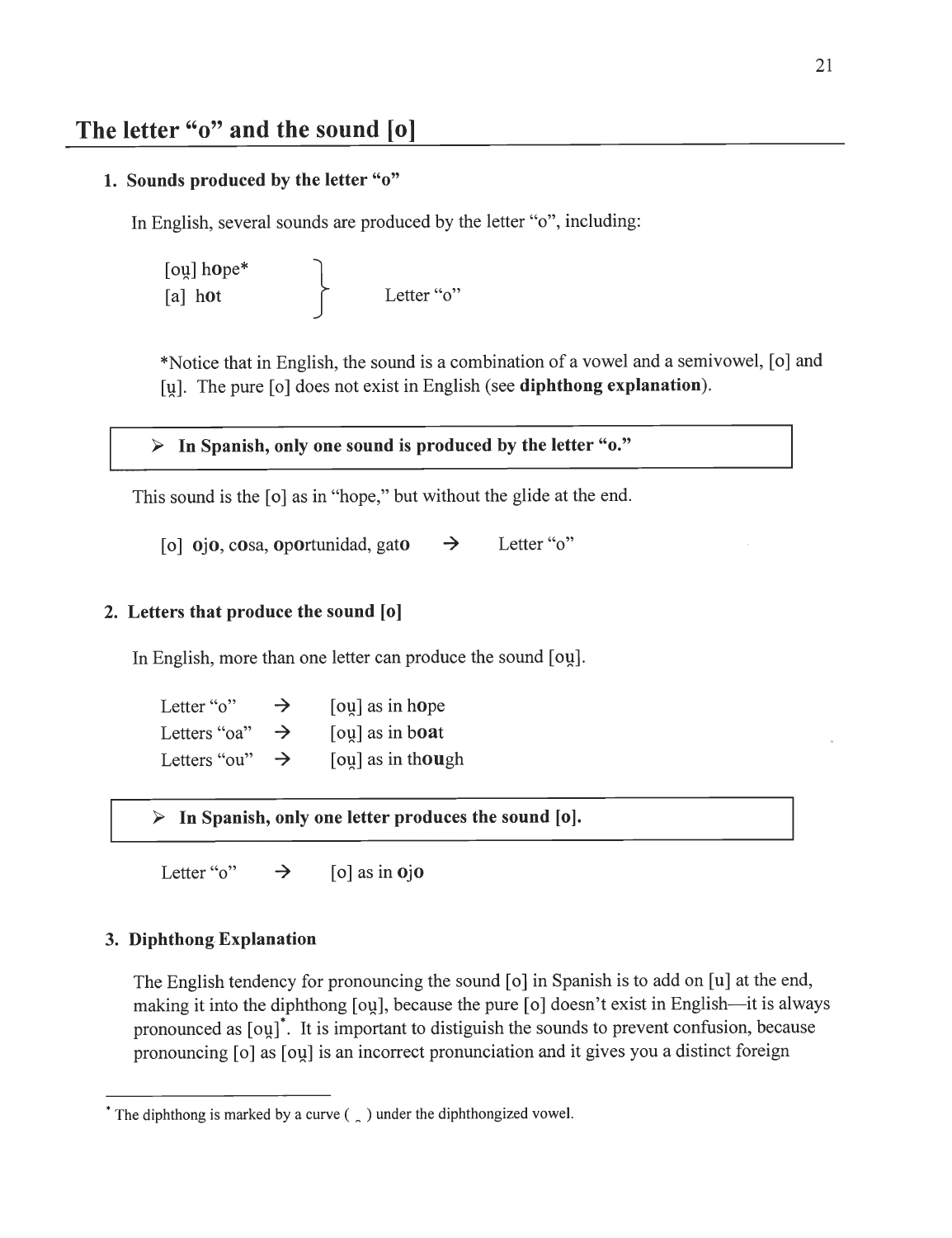accent. To sound more like a native speaker, it is necessary to keep the [o] sound short and clear.

### *4. Pronunciation Reminder*

The Spanish vowels are "short" in duration in comparison to English; the sound is not extended, like the sound actors make they are in slow motion, diving in front of the bullet that is aimed for the president: *"NOOOOOOOOOOOOOOOO!"* It is short, like when someone asks if you have started your homework yet, and you say, "Nope, not yet!"

#### *5. Making the Sound*

The sound [o] is called a rounded back middle vowel. The tongue raises about halfway up in the oral cavity, and the tongue pushes toward the back of the mouth. The lips form a rounded shape when making this sound. The drawing below illustrates the approximate position of the tongue while producing the sound [o].

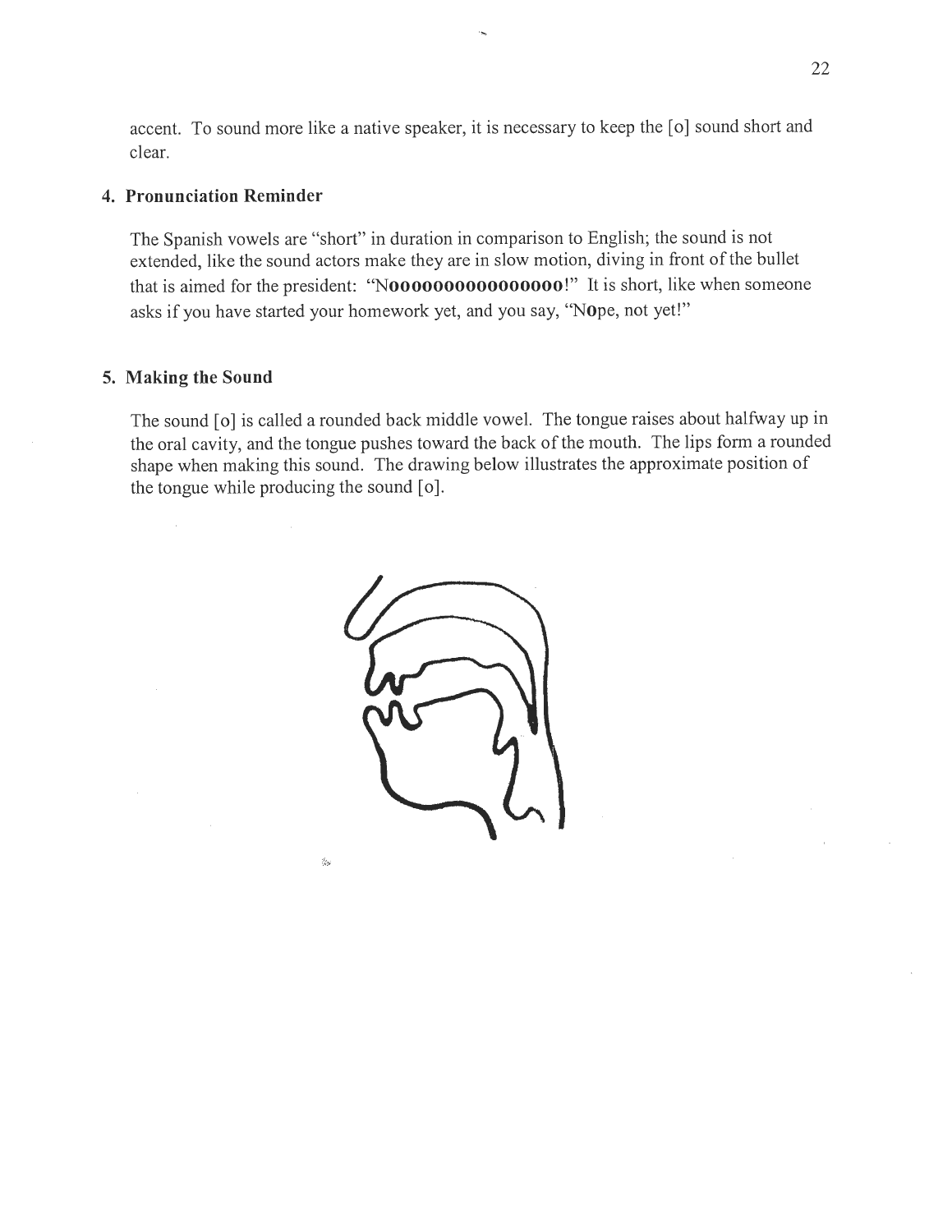### *Exercises to practice the Spanish [o]*

A. For the following list of English words, look at the bold vowel. Say the words aloud, and circle the words with bold vowels that produce the [ou] sound closest to the [o] from the Spanish letter "o."

| Poker               | Spot           | Fortunate |
|---------------------|----------------|-----------|
| C <b>ou</b> gh      | Though         | Enough    |
| Rose                | Optional       | Room      |
| Home                | Robot          | Robot     |
| Microsc <b>o</b> pe | <b>Oatmeal</b> | Open      |

B. Look at the following pairs of words in English and Spanish. Listen to them aloud and note the different pronunciations of the bold vowels. Using the phonetic guide table, choose the correct phonetic symbol for the bold vowel and write it on the line next to the word. Try to use correct pronunciation of all the vowels, but focus particularly on the letter "o."

| English                 |                           | <b>Spanish</b>                 |                                                |
|-------------------------|---------------------------|--------------------------------|------------------------------------------------|
| 1. Opportunity $[\_\_]$ |                           | <b>Oportunidad</b>             | and the state of the state                     |
| 2. Positive             | $\Box$                    | Positivo                       | $\Box$                                         |
| 3. Other                |                           | Otro                           |                                                |
| 4. Telephone $[\_\_]$   |                           | Teléfono                       |                                                |
| 5. Chocolate [ ]        |                           | $Chocola$ te $\lceil$ $\rceil$ |                                                |
| 6. Impossible $[\_\_\_$ |                           | Imposible                      | <u> - [_____]</u>                              |
| 7. Option               | <u> Maria Maria III (</u> | <b>O</b> pci <b>ó</b> n        | $\begin{bmatrix} 1 & 1 \\ 1 & 1 \end{bmatrix}$ |
| 8. Actor                |                           | Actor                          |                                                |

C. Look at the following really long words. Sound them out slowly with correct vowel pronunciation, then practice saying them faster while maintaining correct pronunciation.

Gentileshombres Nacionalsocialismo Obligatoriedad Otorrinolaringólogo Estacionamiento Rimbombante Salchiconeria Servodireccion Zangolotear

(gentlemen) (national socialism) (obligatory nature) (Eye, Nose, and Throat specialist) (parking) (ostentations, grandiose) (delicatessen) (power steering) (to shake)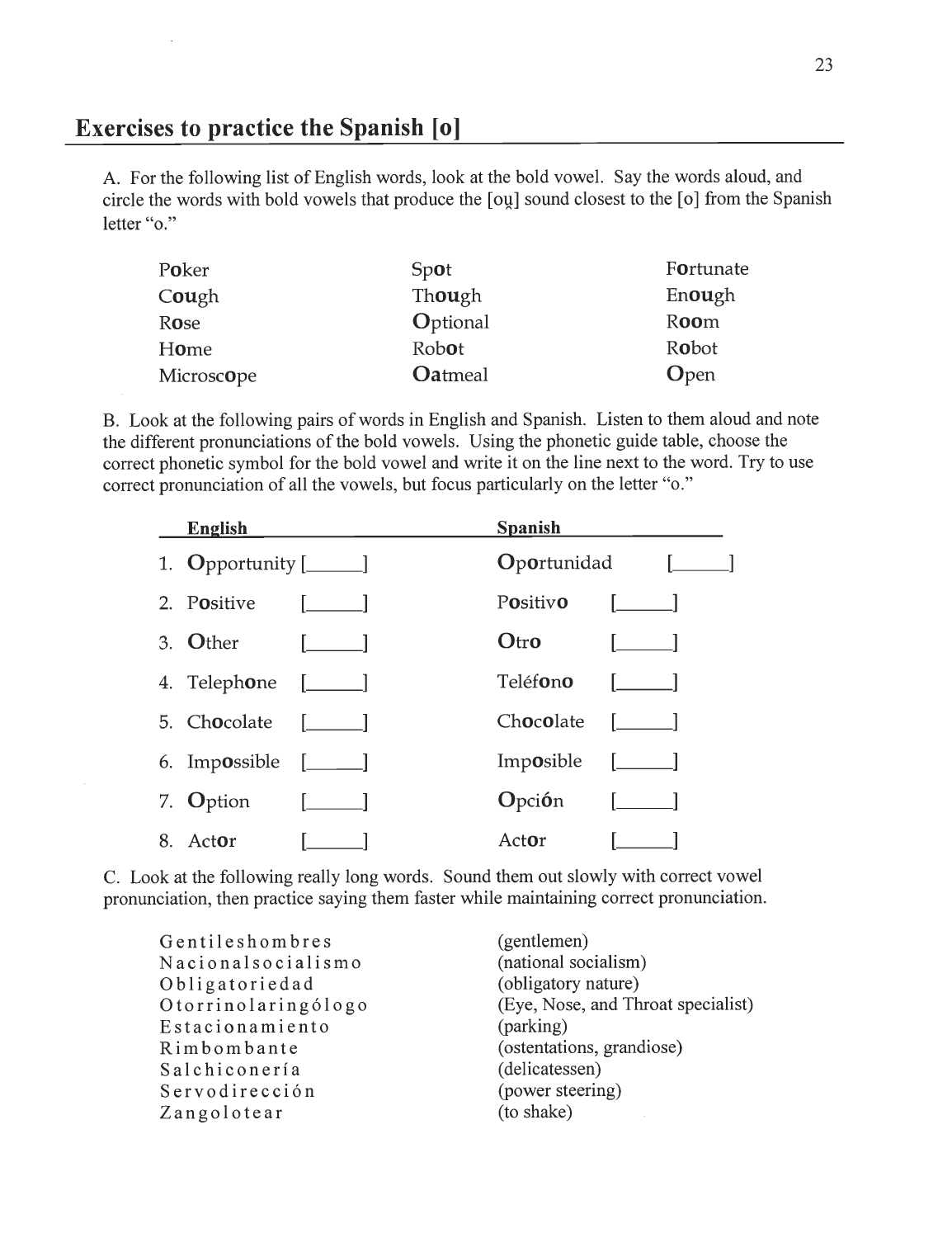D. Practice saying the following Spanish words with [o]. Focus particularly on avoiding the [ou] diphthong where it should it be a short and pure [o].

| Hermano  | Ocho      | Roco   |
|----------|-----------|--------|
| Mayor    | Colmena   | Hosco  |
| Original | Ordenador | Dinero |
| Trabajo  | Cocina    | Postal |
| Ojo      | Español   | Modelo |
|          |           |        |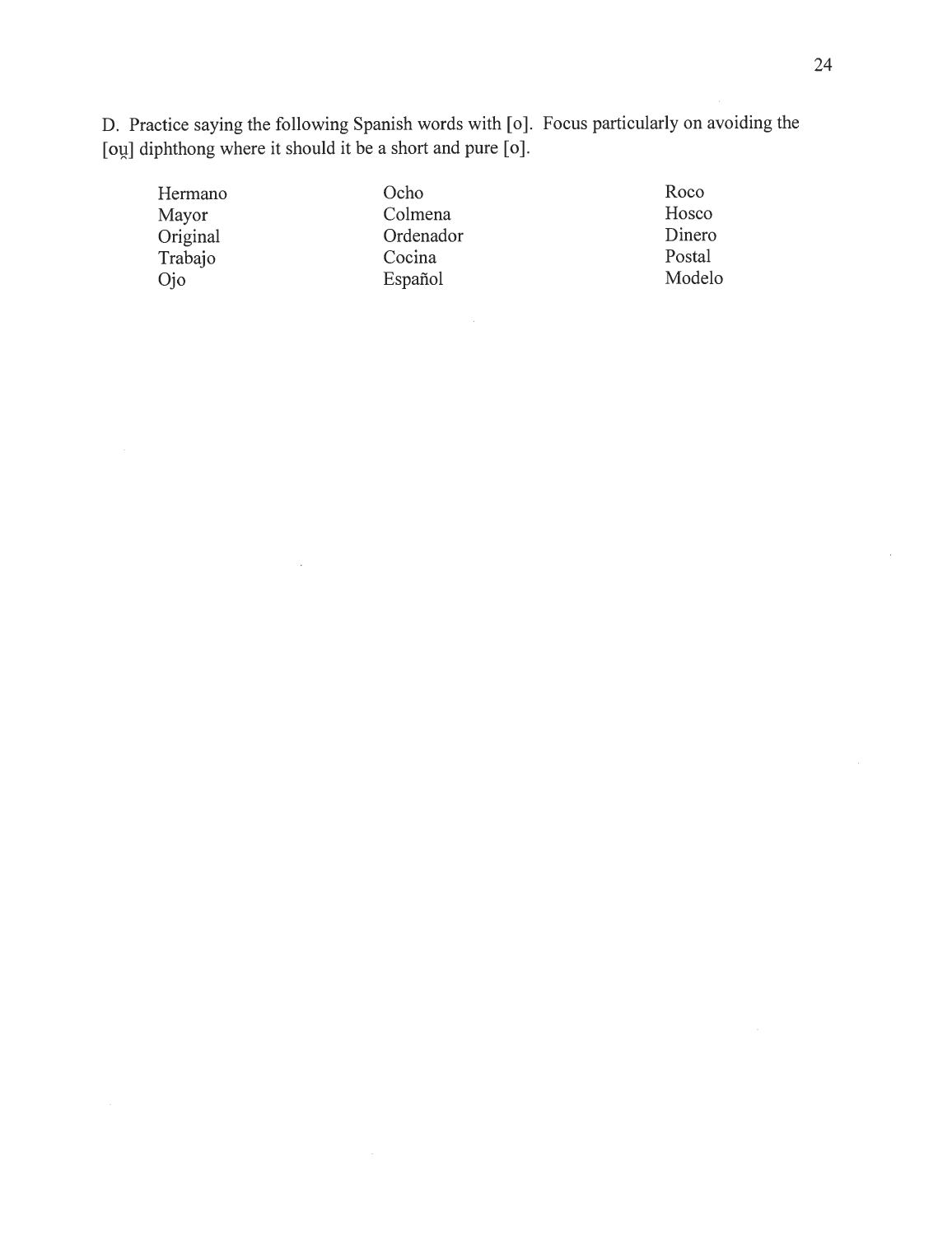# *The letter "u" and the sound [u]*

### 1. Sounds produced by the letter "u"

In English, several sounds are produced by the letter "u":

[u] flute **\**  $\lceil \wedge \rceil$  flutter  $\qquad \qquad \int$  Letter "u"

 $\triangleright$  In Spanish, only one sound is produced by the letter "u."

This sound is the [u] as in "flute."

[u] **ú**ltima, br**u**ja, p**u**nto  $\rightarrow$  Letter "u"

### 2. Letters that produce the sound [u]

In English, more than one letter can produce the sound [u].

Letter "u"  $\rightarrow$  [u] as in flute Letter "o"  $\rightarrow$  [u] as in who Letters "ou"  $\rightarrow$  [u] as in route Letters " $oo$ "  $\rightarrow$  [u] as in hoot Letters "oe"  $\rightarrow$  [u] as in shoe Letters "ue"  $\rightarrow$  [u] as in glue

 $\triangleright$  In Spanish, only one letter produces the sound [u].

Letter "u"  $\rightarrow$  [u] as in **ú**ltima

### 3. Pronunciation Reminder

The Spanish vowels are "short" in duration in comparison to English; the sound is not drawnout, like the sound cows make: "moooooooo." It is short, like "Oh no! What are we going to do about this?"

### 4. Making the Sound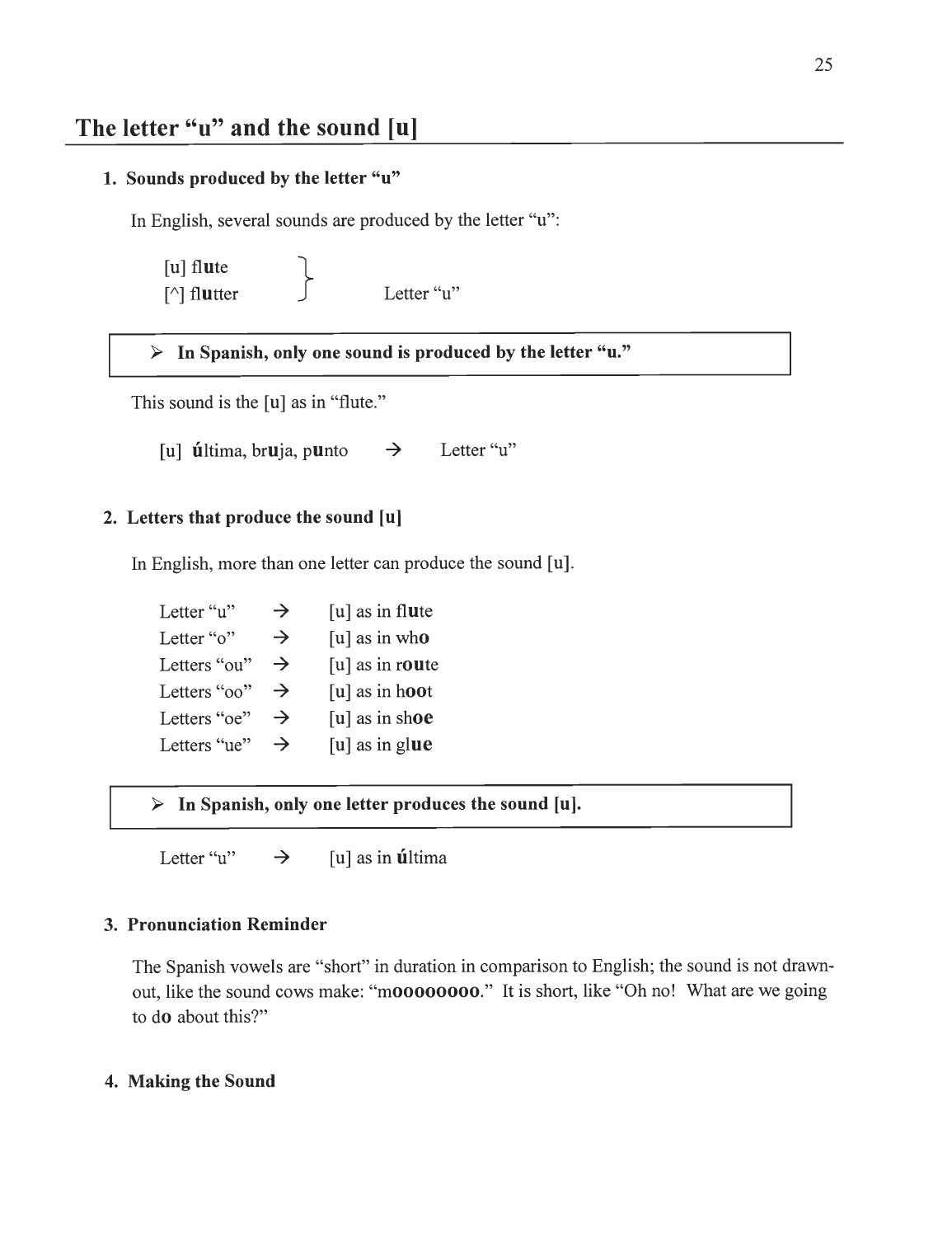The sound [u] is called a rounded back high vowel. The tongue approaches the roof of the mouth, while pushing toward the back of the mouth. When making the sound  $[u]$ , the lips form a rounded shape that is tighter than [o]. The drawing below illustrates the approximate position of the tongue while producing the sound [u].



 $\mathfrak l$ 

 $\frac{1}{3}$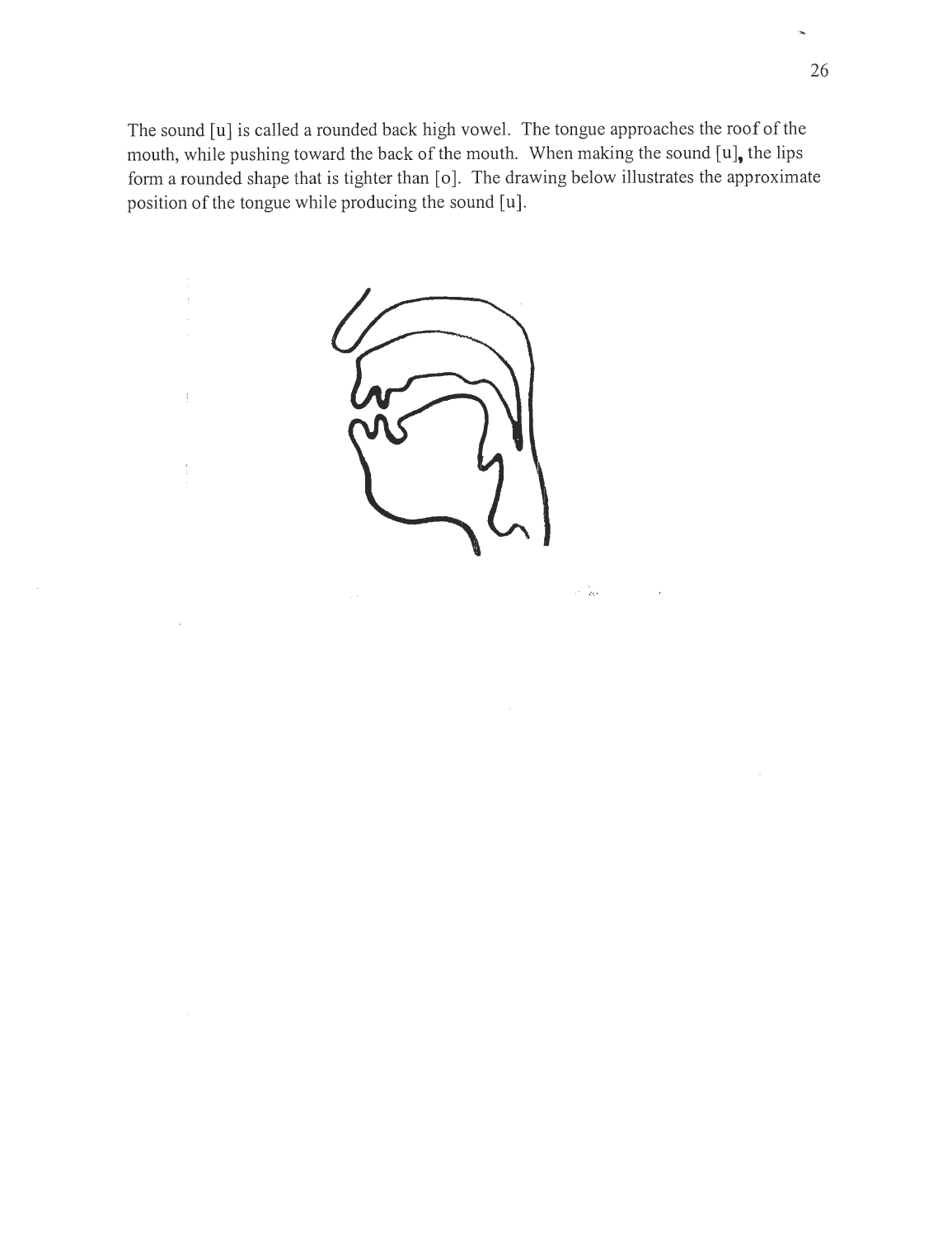### *Exercises to practice the Spanish [u]*

A. For the following list of English words, look at the bold vowel. Say the words aloud, and circle the words with bold vowels that produce the [u] sound like the Spanish letter "u."

| Aloud   | But          |
|---------|--------------|
| Who     | Blue         |
| Uncouth | Uncouth      |
| House   | <b>Boost</b> |
| Thus    | <b>Brute</b> |
|         |              |

B. Look at the following pairs of words in English and Spanish. Listen to them aloud and note the different pronunciations of the bold vowels. Using the phonetic guide table, choose the correct phonetic symbol for the bold vowel and write it on the line next to the word. Try to use correct pronunciation of all the vowels, but focus particularly on the letter "u."

| English                      |                                  | <b>Spanish</b>                                          |
|------------------------------|----------------------------------|---------------------------------------------------------|
| 1. Ultimate [ ]              |                                  | $\dot{U}$ ltima [ ]                                     |
| 2. M <b>u</b> ch             |                                  | M <b>u</b> cho                                          |
| 3. Nocturnal $[\_\_]$        |                                  | Nocturno $\boxed{\phantom{a} \phantom{a}}$              |
| 4. Instit <b>u</b> tion [11] |                                  | Institucional [ <i>____</i> ]                           |
| 5. Duke                      | $\left\lceil \cdot \right\rceil$ | <b>Du</b> que                                           |
| 6. <b>[une</b> $[- \_]$      |                                  | $\lceil \text{unio} \rceil$ $\lceil \text{unio} \rceil$ |
| 7. Occur                     |                                  | Occurir                                                 |
| 8. Consultation [1899]       |                                  | $Consultación$ [ $\qquad$                               |

C. Look at the following long words. Sound them out slowly with correct vowel pronunciation, then practice saying them faster while maintaining correct pronunciation.

| (crop-dusting)         |
|------------------------|
| (American)             |
| (hamburger restaurant) |
| (to become spoiled)    |
| (perfect subjunctive)  |
|                        |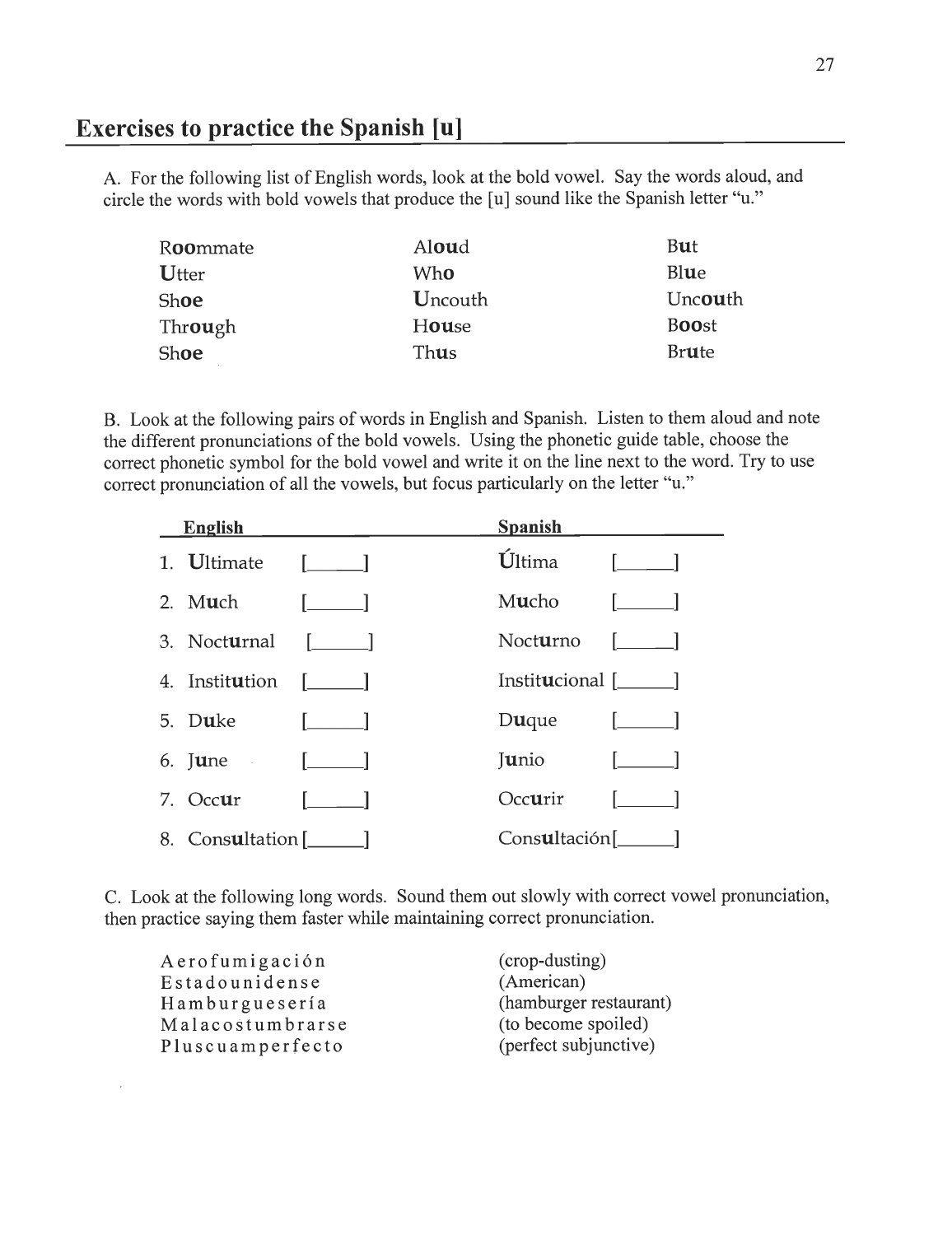### Exercises to integrate *all* five vowels

After studying and practicing the five vowels independently, it is necessary to have exercises combining all of them. A language cannot be taught as individual components isolated from each other; the various elements must flow together to create a dynamic set of knowledge, where all learning affects the overall understanding of the language. Therefore, students must have exercises that synthesize their knowledge of the five vowels in one context to allow progress to the next level of Spanish.

## #1: Yo quiero Taco *Bell*

### *Objective*

Students will be able to identify Spanish words and their correct pronunciation, as well as to notice words or letters that might be problematic for them to consider outside of an English context.

### *Rationale*

This would easily work with any Hispanic restaurant, but I chose Taco Bell because it's a very common restaurant where the kids have most likely eaten at least once. Because its menu items are very frequently mispronounced, it provides a fun and relevant foundation for a focus on pronunciation.

### *Materials*

- Photocopies of a Taco Bell menu (or the menu from any local Hispanic restaurant where the items' names are in Spanish)
- "Teacher version" of the menu with "trouble spots" highlighted and a pronunciation key

### *Procedure*

- 1. Make photocopies of a menu from Taco Bell and pass them out to students in the class.
- 2. Read the items aloud as a class, pronouncing words as you normally would in English.
- 3. Go back and read the items with the correct Spanish vowels.
- 4. Have students circle at least five spots they previously mispronounced, and discuss them in class or small groups.
- 5. Create a list on the board of all the words that students had trouble with. You may want to write them down for future reference, or post the list on a bulletin board as a reminder for kids to check in class.

A fun follow-up to this class activity would be to take them to an authentic Hispanic restaurant and have them order foods with Spanish names they don't know (with correct pronunciation, of course), or to have a "food day" in class where you have them use the Spanish names for all of the food.

For an assessment/test activity, have another copy of the menu with five items circled on it. Have each student read the items aloud to you, using the correct Spanish pronunciation as best they can.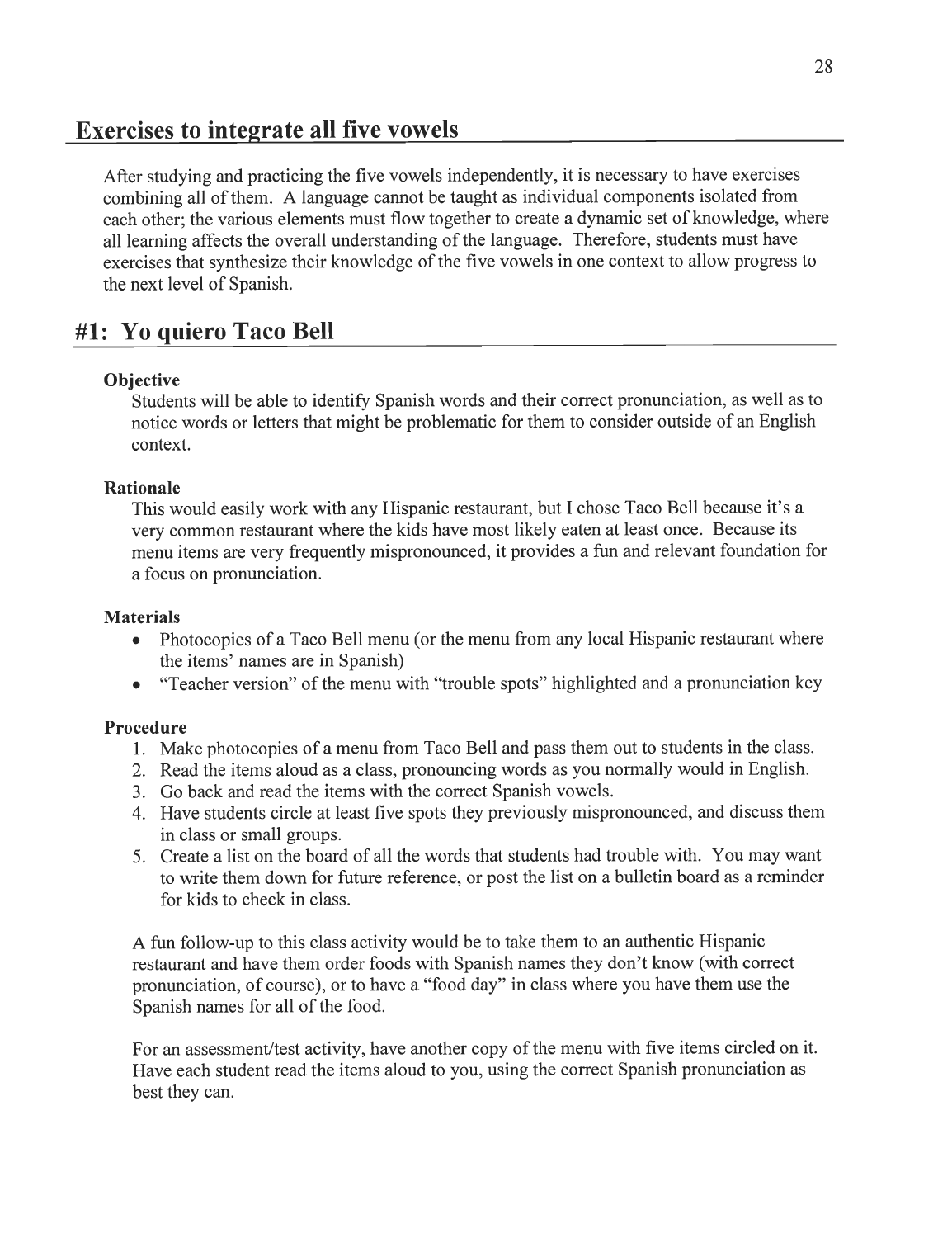### *#2: Vote for Pedro*

### *Objective*

This activity encourages students to look at English from the Spanish-speaker's point of view and see what errors occur when English is the second language. It also promotes an understanding of **why** Spanish-speakers have those tendencies, reinforcing the knowledge of vowels and their corresponding sounds. This activity is also a briefintroduction to multiculturalism, pointing out the difficulty of learning a second language and generating understanding and sensitivity toward students learning English as a Second Language.

### *Rationale*

By pushing students to think outside of their usual bubble, students can grasp a more thorough understanding of Spanish and its pronunciation.

This could also work with other movies or television shows containing characters whose first language is Spanish (such as **Spanglish** or **Mucha Lucha).** I chose **Napoleon Dynamite** because its rating is acceptable for school use and it is a newer movie that kids have probably seen.

### *Materials*

• Copy of *Napoleon Dynamite*, cued to the appropriate scene

#### *Procedure*

- 1. Watch the 20-minute clip of **Napoleon Dynamite** as a class.
- 2. Tell kids to listen to Pedro's accent when he speaks English, and write down a few words that he mispronounces.
- 3. After you have watched the clip, make a list on the board of the words they wrote down.
- 4. Discuss what errors Pedro makes with his English; ask them how he pronounced words and why he pronounced them that way.
- 5. Ask them what errors they catch themselves making; have them think about why they do it and discuss it as a class.
- 6. Generate a list of their common errors. You could write it down and post it somewhere in the room as a quick reference, or perhaps make a handout for them to keep in their notes.
- 7. This could be followed by a discussion ofwhat they think when they hear English mispronounced, and what they think Hispanics might think when they hear Spanish mispronounced.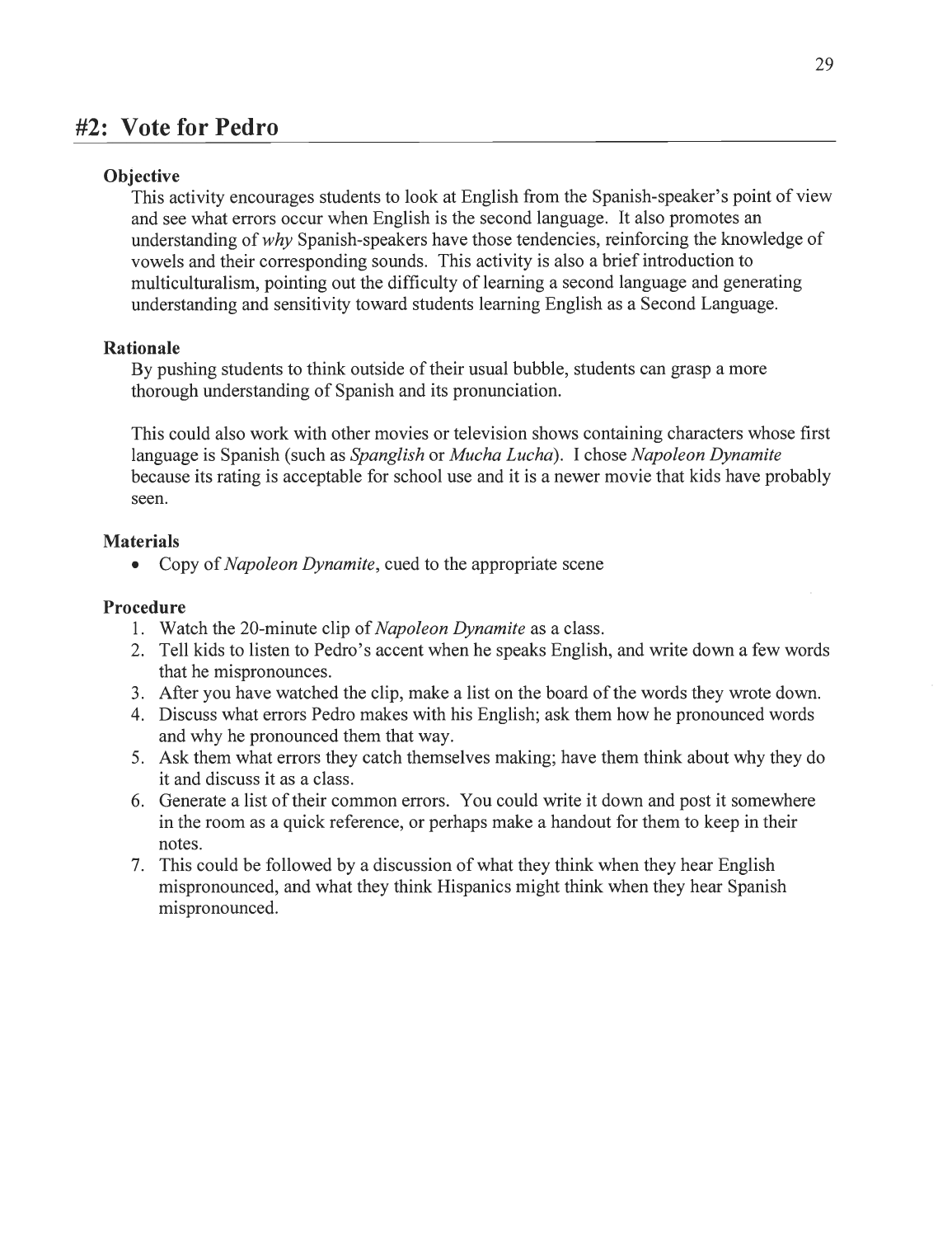## *#3: Check the paginas amarillas*

### *Objective*

This exercise not only asks students to recognize parts of their daily lives that relate to Spanish, but it pushes them to identify errors in pronunciation they previously made. By reading the lists aloud, they are practicing their pronunciation with others, and by spelling the words they hear they are creating a mental correlation between listening and writing in Spanish.

### *Rationale*

Getting students to think critically about their learning is an important part to teaching any area. Additionally, to learn a new language, students need to practice the words aloud and to practice listening. Taking the names from the local phone books brings to light any Hispanic elements in the community, which helps students realize that even if there is not a large Hispanic population, there is still an influence present.

### *Materials*

- Copies of old phone books (or have students use phone books at home)
- Large sheets of paper
- Markers, crayons, colored pencils

#### *Procedure*

- 1. Discuss with students the Spanish pronunciation of names such as "California," "Los Angeles," and "Santa Barbara."
- 2. Have students look through phone books or directories to find Spanish names that are commonly "Americanized" and pronounced as in English rather than Spanish.
- 3. Have students make a list of ten street, building, park, and company names in the local community that are Hispanic.
- 4. Have students create a map of a town using their list.
- 5. In class, have students present their maps to each other in groups of four or five students.
- 6. They should pronounce the words with correct Spanish pronunciation, while the group members write down the words they hear, spelling them based on the sounds they hear.
- 7. Save the maps on a bulletin board or in a folder—they can be reused as students learn new vocabulary (la biblioteca, la oficina, etc.) and directions (a la derecha)

For an assessment/test activity, select five to ten of the names listed by students in class. Read them aloud to the class and have each student write down the names, spelling the words as best they can with their knowledge of Spanish vowels.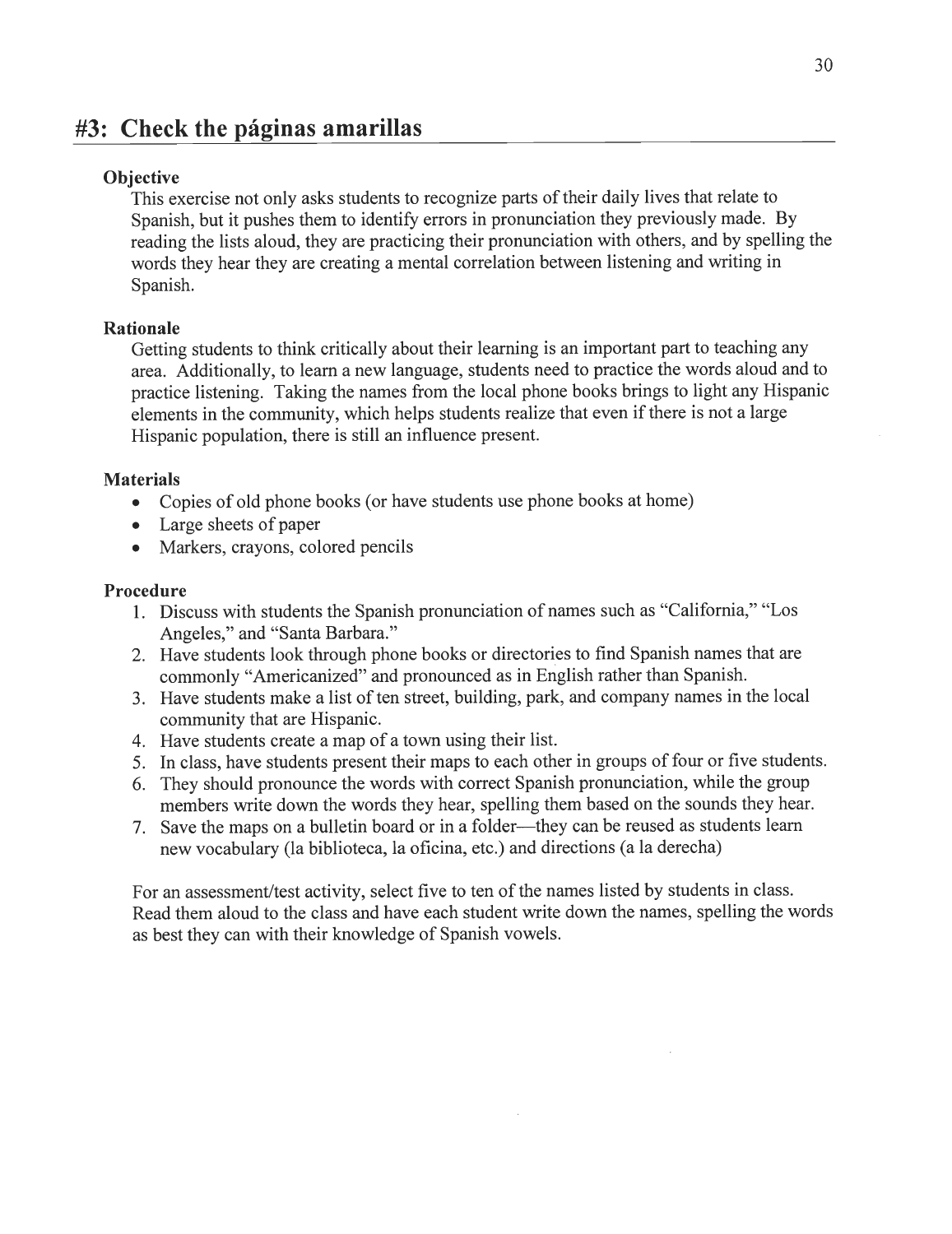# *Teacher key to exercises to practice the Spanish [a]*

A. For the following list of English words, look at the bold vowel. Say the words aloud, and circle the words with bold vowels that produce the [a] sound like the Spanish letter "a."

| D <b>o</b> ck . | Appropriate |
|-----------------|-------------|
| Stapler         | Ha          |
| Black           | Awe         |
| Robot           | Barbecue    |
| Bathroom        | Game        |
|                 |             |

B. Look at the following pairs of words in English and Spanish. Listen to them aloud and note the different pronunciations of the bold vowels. Using the phonetic guide table, choose the correct phonetic symbol for the bold vowel and write it on the line next to the word. Try to use correct pronunciation of all the vowels, but focus particularly on the letter "a."

| <b>English</b> |                                                | <b>Spanish</b> |                                     |  |
|----------------|------------------------------------------------|----------------|-------------------------------------|--|
| 1. Actual      | $\alpha$                                       | Actual         |                                     |  |
| 2. Blank       | ei 1                                           | Blanco         | a                                   |  |
| 3. Actor       | $\mathfrak{E}$                                 | Actor          | $\mathbf{a}$                        |  |
| 4. Spanish     | $x \quad$                                      | Español        | $\begin{bmatrix} a & \end{bmatrix}$ |  |
| 5. Access      | $x \quad \Box$                                 | Aceso          | $\mathbf{a}$                        |  |
| 6. Radio       | [e]                                            | Radio          |                                     |  |
| 7. Attention   | $\begin{bmatrix} 0 & 1 \\ 0 & 1 \end{bmatrix}$ | Atención       | a                                   |  |
| 8. Mama        | a                                              | Mamá           | a                                   |  |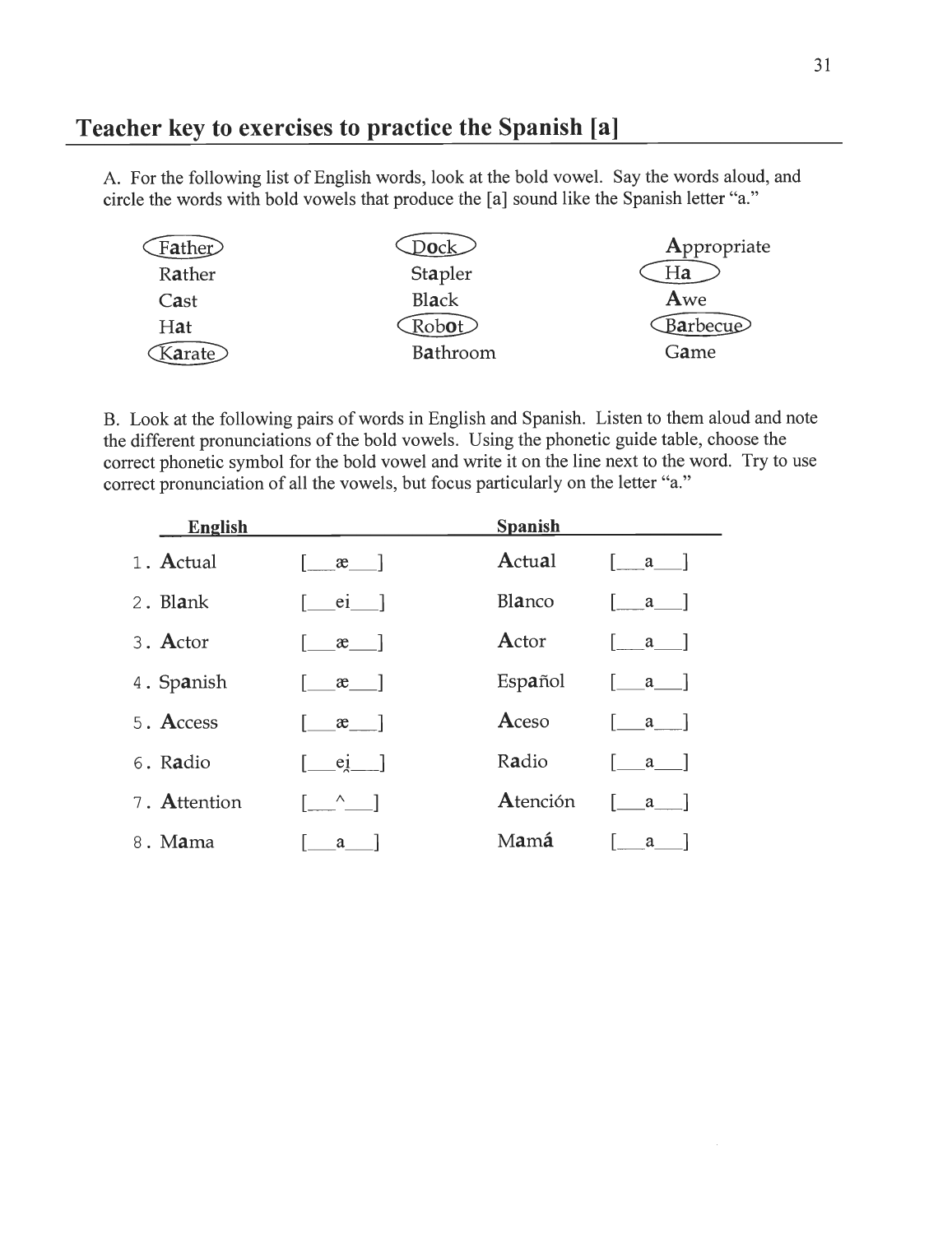# *Teacher key to exercises to practice the Spanish [e]*

A. For the following list of English words, look at the bold vowel. Say the words aloud, and circle the words with bold vowels that produce the [ei] sound closest to the [e] for the Spanish letter "e."

| English           | Ever             | $Figh+$      |
|-------------------|------------------|--------------|
| $\bigoplus$ eyday | Det <b>ai</b> n) | Letter       |
| Mermaid           | Festive          | Echo         |
| Hat               | Even             | <b>Essay</b> |
| Freight           | Rest             | Blame        |

B. Look at the following pairs of words in English and Spanish. Listen to them aloud and focus on the different pronunciations of the bold vowels. Using the phonetic guide table, choose the correct phonetic symbol for each bold vowel and write it on the line next to the word. Try to use correct pronunciation of all the vowels, but focus particularly on the letter "e."

| <b>English</b> |                                              | <b>Spanish</b> |                                       |
|----------------|----------------------------------------------|----------------|---------------------------------------|
| 1. Excellent   | $\lceil \epsilon \rceil$                     | Excelente      | $\begin{bmatrix} e \\ \end{bmatrix}$  |
| 2. Letter      | $\varepsilon$                                | Letra          | $\lceil$ e $\lceil$                   |
| 3. Returnable  | $\Theta$                                     | Retornable     | $\begin{bmatrix}e\end{bmatrix}$       |
| 4. Telephone   | $\begin{bmatrix} 1 & \epsilon \end{bmatrix}$ | Teléfono       | $\begin{bmatrix} 1 & e \end{bmatrix}$ |
| 5. Rest        | $\epsilon$                                   | Resto          | $e \quad  $                           |
| 6. Super       | $\Theta$                                     | Super          | e                                     |
| 7. Mexico      | $\epsilon$                                   | México         |                                       |
| 8. Thesis      | $\mathbf{1}$                                 | <b>Tesis</b>   | e                                     |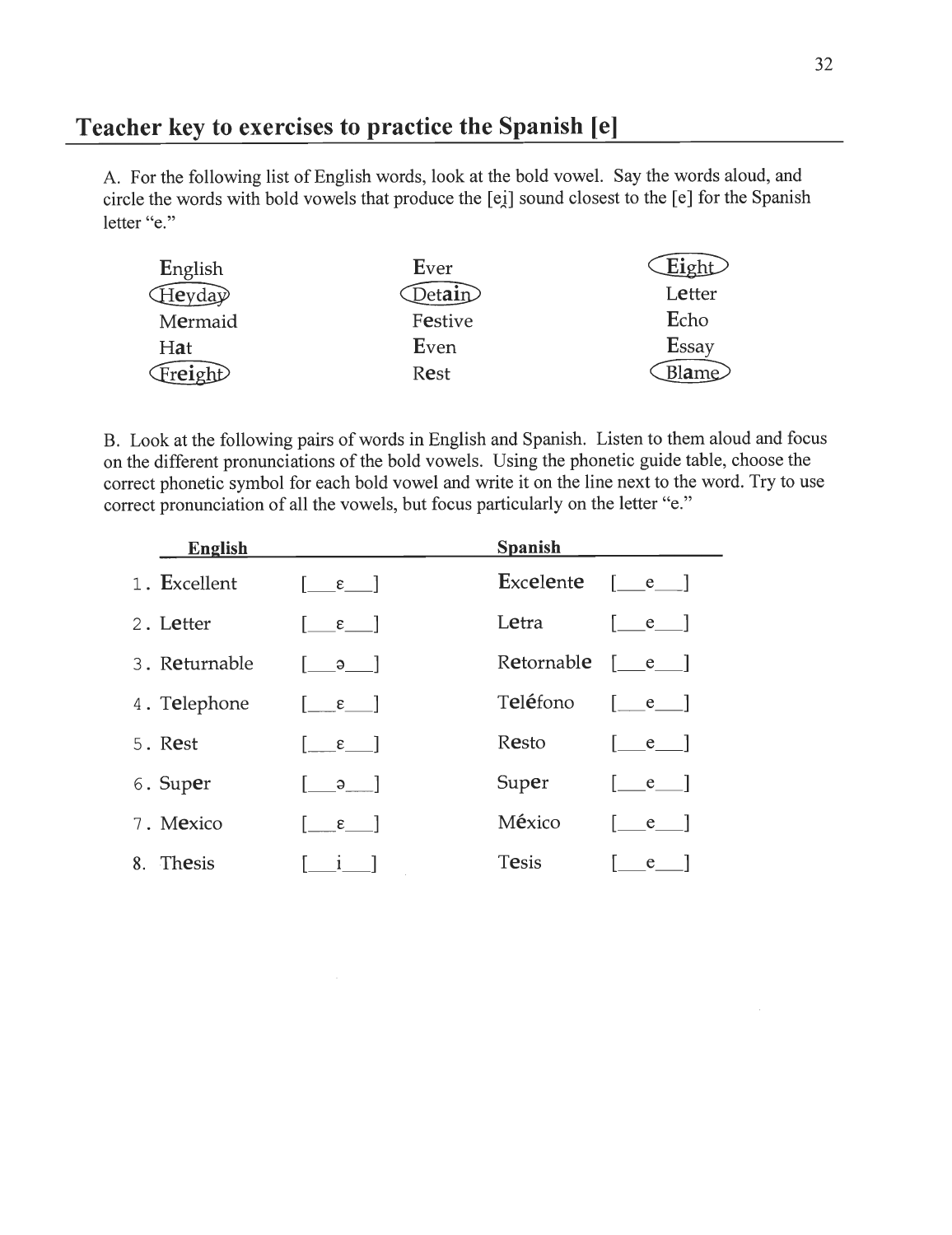## *Teacher key to exercises to practice the Spanish [i]*

A. For the following list of English words, look at the bold vowel. Say the words aloud, and circle the words with bold vowels that produce the [i] sound like the Spanish letter "i."

| Thimble   | Ringer                   | Slide            |
|-----------|--------------------------|------------------|
| Remind    | Spanish                  | $\text{Elated}$  |
| Hit       | $E$ agle                 | Idol             |
| Feed $\,$ | Important                | $\mathbf{h}$ ink |
| Quickly   | $b$ uickl $\overline{v}$ | Right            |

B. Look at the following pairs of words in English and Spanish. Listen to them aloud and note the different pronunciations of the bold vowels. Using the phonetic guide table, choose the correct phonetic symbol for the bold vowel and write it on the line next to the word. Try to use correct pronunciation of all the vowels, but focus particularly on the letter "i."

| <b>English</b> |                                       | <b>Spanish</b>                                       |                                       |
|----------------|---------------------------------------|------------------------------------------------------|---------------------------------------|
| 1. Important   | $[\underline{\qquad I}$               | Importante $[\underline{\quad i} \underline{\quad}]$ |                                       |
| 2. Italian     | $\begin{bmatrix} 1 & 1 \end{bmatrix}$ | Italiano                                             | $\lceil i \rceil$                     |
| 3. Crime       | [ ai ]                                | Crimen                                               | $\begin{bmatrix} 1 & 1 \end{bmatrix}$ |
| 4. Family      | $\begin{bmatrix} 9 \end{bmatrix}$     | Familia                                              | $\begin{bmatrix} 1 & 1 \end{bmatrix}$ |
| 5. Delicious   | $\begin{bmatrix} 1 & 1 \end{bmatrix}$ | Delicioso                                            | $\begin{bmatrix} 1 & 1 \end{bmatrix}$ |
| 6. Thesis      | $\begin{bmatrix} 1 & 1 \end{bmatrix}$ | Tesis                                                | $1 - i - 1$                           |
| 7. Mexico      | $\Theta$                              | México                                               | $\lceil i \rceil$                     |
| 8. Information | $\mathbf{I}$                          | Información $\begin{bmatrix} 1 \\ 1 \end{bmatrix}$   |                                       |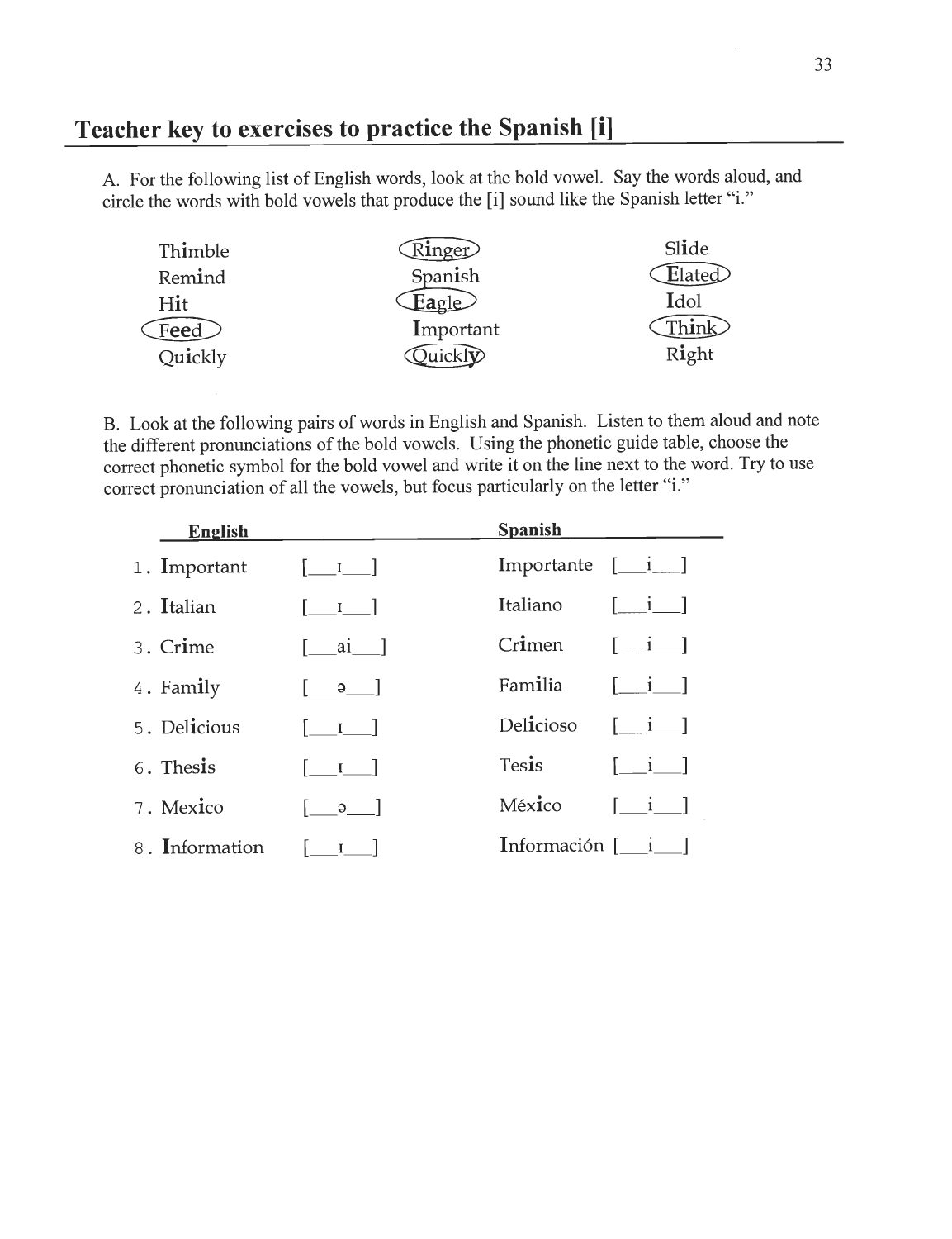### *Teacher key to exercises to practice the Spanish [o]*

A. For the following list of English words, look at the bold vowel. Say the words aloud, and circle the words with bold vowels that produce the [ou] sound closest to the [o] from the Spanish letter "o."

| Poker                   | Spot          | Microscopic |
|-------------------------|---------------|-------------|
| C <b>ou</b> gh          | Though $\sum$ | Enough      |
| Rose                    | Optional      | Room        |
| [ $\mathsf{ome}\rangle$ | Robot         | Robot       |
| Fortunate               | Jatmeal       |             |

B. Look at the following pairs of words in English and Spanish. Listen to them aloud and note the different pronunciations of the bold vowels. Using the phonetic guide table, choose the correct phonetic symbol for the bold vowel and write it on the line next to the word. Try to use correct pronunciation of all the vowels, but focus particularly on the letter "o."

| <b>English</b> |                                                                                                                                                                                                                                                                                                                                 | <b>Spanish</b> |                                                |
|----------------|---------------------------------------------------------------------------------------------------------------------------------------------------------------------------------------------------------------------------------------------------------------------------------------------------------------------------------|----------------|------------------------------------------------|
| 1. Opportunity | $\begin{bmatrix} a \\ c \end{bmatrix}$                                                                                                                                                                                                                                                                                          | Oportunidad    | $\begin{bmatrix} 0 & 1 \\ 0 & 1 \end{bmatrix}$ |
| 2. Positive    | a l                                                                                                                                                                                                                                                                                                                             | Positivo       | $0 \quad \vert$                                |
| 3. Other       | $\begin{bmatrix} 0 & \lambda & \lambda \\ 0 & 0 & \lambda \end{bmatrix}$                                                                                                                                                                                                                                                        | Otro           | $\mathbf{O}$                                   |
| 4. Telephone   | $\begin{bmatrix} 0 & 0 & 0 \\ 0 & 0 & 0 \\ 0 & 0 & 0 \\ 0 & 0 & 0 \\ 0 & 0 & 0 \\ 0 & 0 & 0 \\ 0 & 0 & 0 \\ 0 & 0 & 0 \\ 0 & 0 & 0 & 0 \\ 0 & 0 & 0 & 0 \\ 0 & 0 & 0 & 0 \\ 0 & 0 & 0 & 0 \\ 0 & 0 & 0 & 0 & 0 \\ 0 & 0 & 0 & 0 & 0 \\ 0 & 0 & 0 & 0 & 0 \\ 0 & 0 & 0 & 0 & 0 & 0 \\ 0 & 0 & 0 & 0 & 0 & 0 \\ 0 & 0 & 0 & 0 & $ | Teléfono       | $\begin{bmatrix} 0 & 1 \end{bmatrix}$          |
| 5. Chocolate   | $\begin{bmatrix} a & \text{or} & \text{o} \end{bmatrix}$                                                                                                                                                                                                                                                                        | Chocolate      | $\overline{\mathsf{O}}$ 1                      |
| 6. Impossible  | $ $ a $ $                                                                                                                                                                                                                                                                                                                       | Imposible      | $\circ$ 1                                      |
| 7. Option      | a a                                                                                                                                                                                                                                                                                                                             | Opción         | $\mathbf{O}$                                   |
| 8. Rose        | ou                                                                                                                                                                                                                                                                                                                              | Rosa           | $\mathbf{O}$                                   |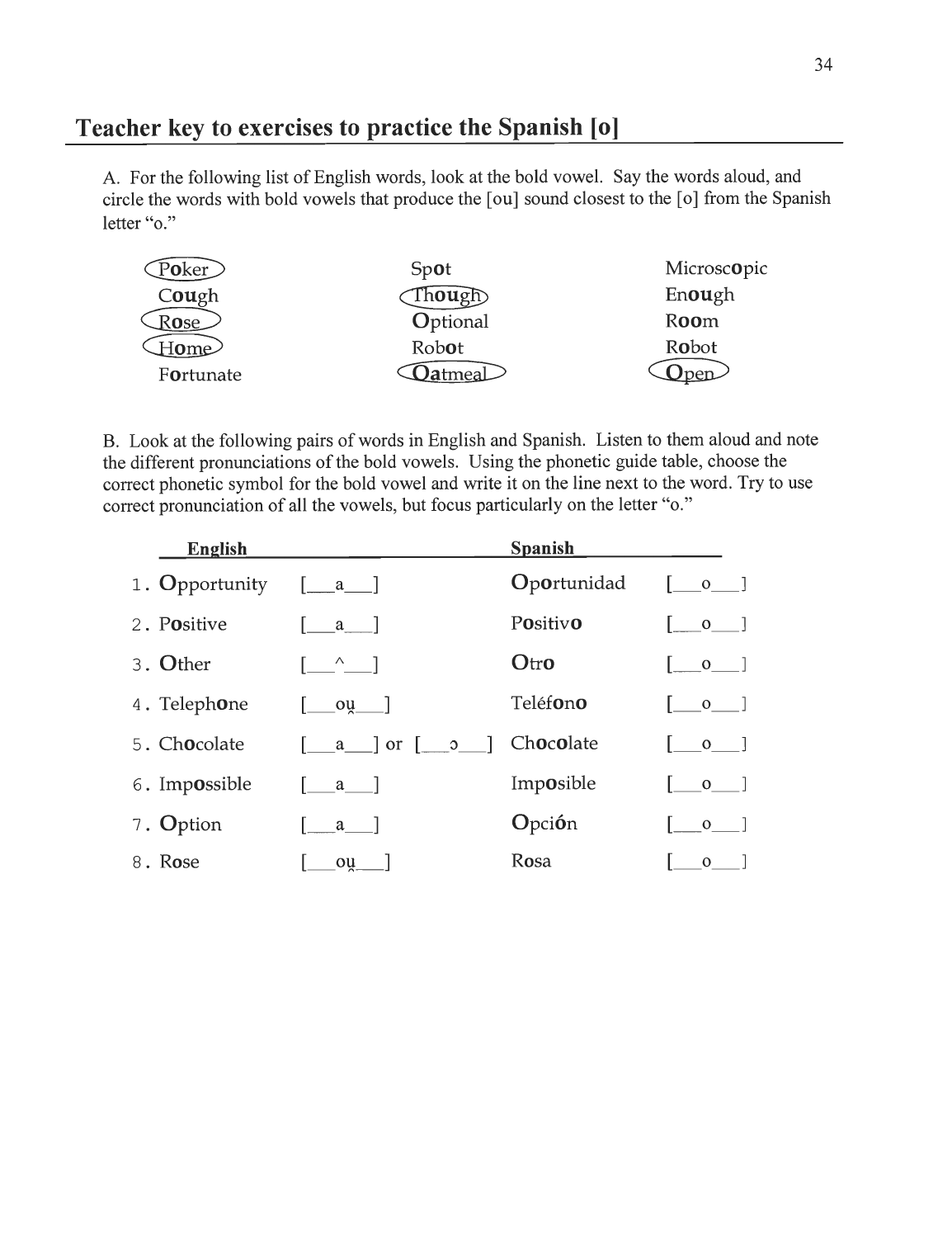### *Teacher key to exercises to practice the Spanish [u]*

A. For the following list of English words, look at the bold vowel. Say the words aloud, and circle the words with bold vowels that produce the [u] sound like the Spanish letter "u."

| $\mathbb{R}$ <b>oo</b> mmat $\odot$ | Aloud       | But            |
|-------------------------------------|-------------|----------------|
| Utter                               | Who         | Blue           |
| Sh <b>oe</b>                        | Uncouth     | Murder         |
| $\text{trough}$                     | House       | <b>Bust</b>    |
| Show                                | <b>Thus</b> | Br <b>u</b> te |

B. Look at the following pairs of words in English and Spanish. Listen to them aloud and note the different pronunciations of the bold vowels. Using the phonetic guide table, choose the correct phonetic symbol for the bold vowel and write it on the line next to the word. Try to use correct pronunciation of all the vowels, but focus particularly on the letter "u."

| English          |                                                | <b>Spanish</b> |                                        |
|------------------|------------------------------------------------|----------------|----------------------------------------|
| 1. Ultimate      | $\begin{bmatrix} 0 & 1 \\ 0 & 1 \end{bmatrix}$ | Última         | $\begin{bmatrix} u \\ v \end{bmatrix}$ |
| 2. M <b>u</b> ch | $\begin{bmatrix} 1 & 1 \\ 1 & 1 \end{bmatrix}$ | Mucho          | $\mathbf{u}$                           |
| 3. Institution   | $\lceil$ u $\lceil$                            | Institucional  | $\lceil u \rfloor$                     |
| 4. Duke          | $\begin{bmatrix} 1 & 1 \\ 1 & 1 \end{bmatrix}$ | Duque          | $\lceil$ u $\rceil$                    |
| $5.$ June        | $\begin{bmatrix} u \\ v \end{bmatrix}$         | Junio          | $\vert$ u $\vert$                      |
| 6. Consultation  | $\begin{bmatrix} 9 \end{bmatrix}$              | Consultación   | $\begin{bmatrix} u \\ v \end{bmatrix}$ |